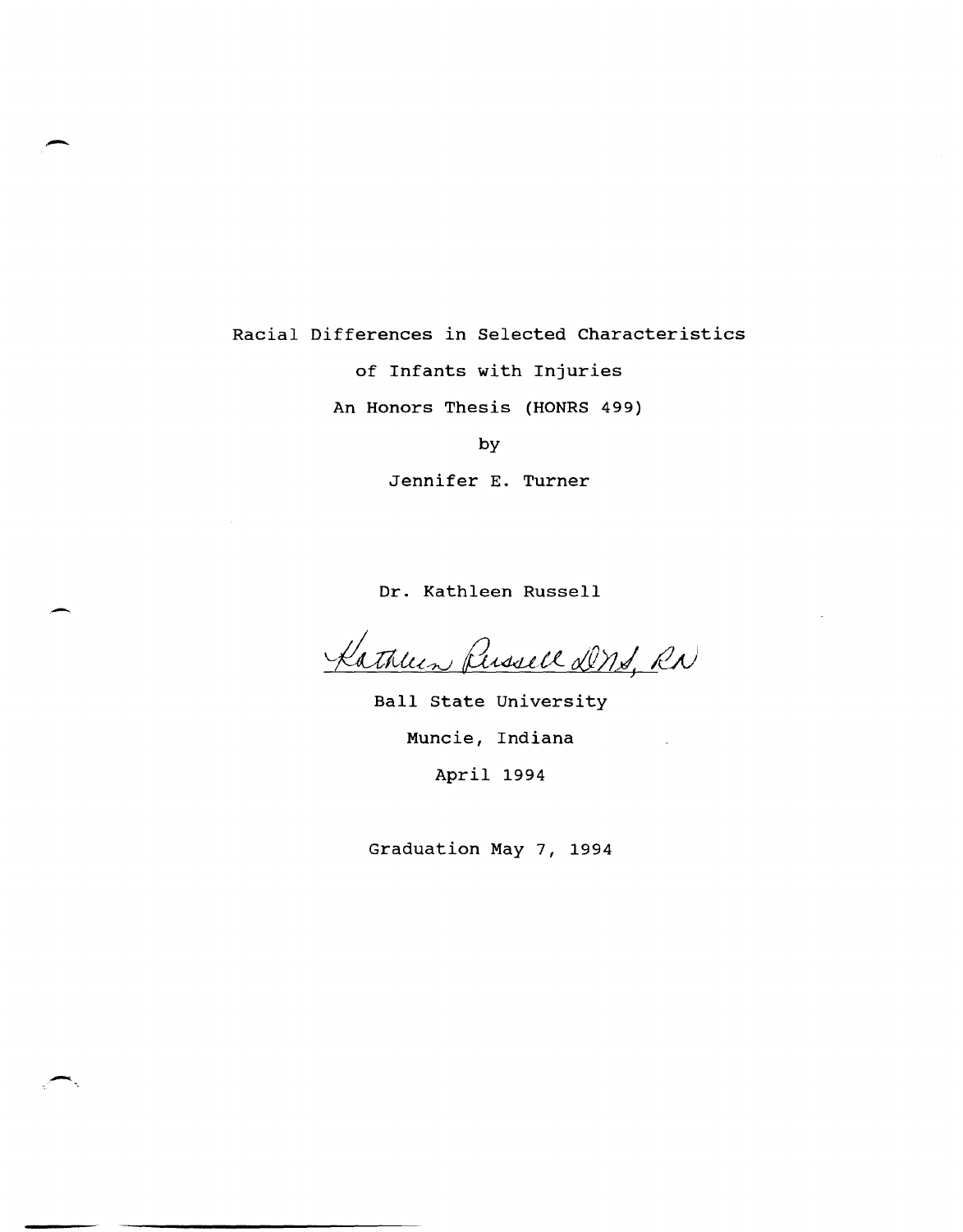1

Abstract

-,'.

 $72.1$ 

 $. \pm e \tau$ 

الأرابوت 1204

-

The purpose of this study was to investigate racial differences in health status and sociodemographic characteristics for injured black and white infants. Data were analyzed from the 1988 Maternal and Infant Health Surveys conducted by the National center for Health statistics. Injured infants (N=315) were randomly matched with uninjured infants. The injured infants from both racial groups were more often male and had younger mothers than the uninjured infants.<br>Injured white infants also were more likely to be on public assistance as compared to noninjured white infants. The presence of colic and irritability during the first month of life was significant for both black and white injured groups. Logistic regression analysis showed that irritability was predictive of injury occurrence in both groups. Nursing implications include early case finding, injury prevention education, public policy advocacy, and injury research. Although all families with infants should be targeted for injury prevention education, a special emphasis should be placed on families with infants that have a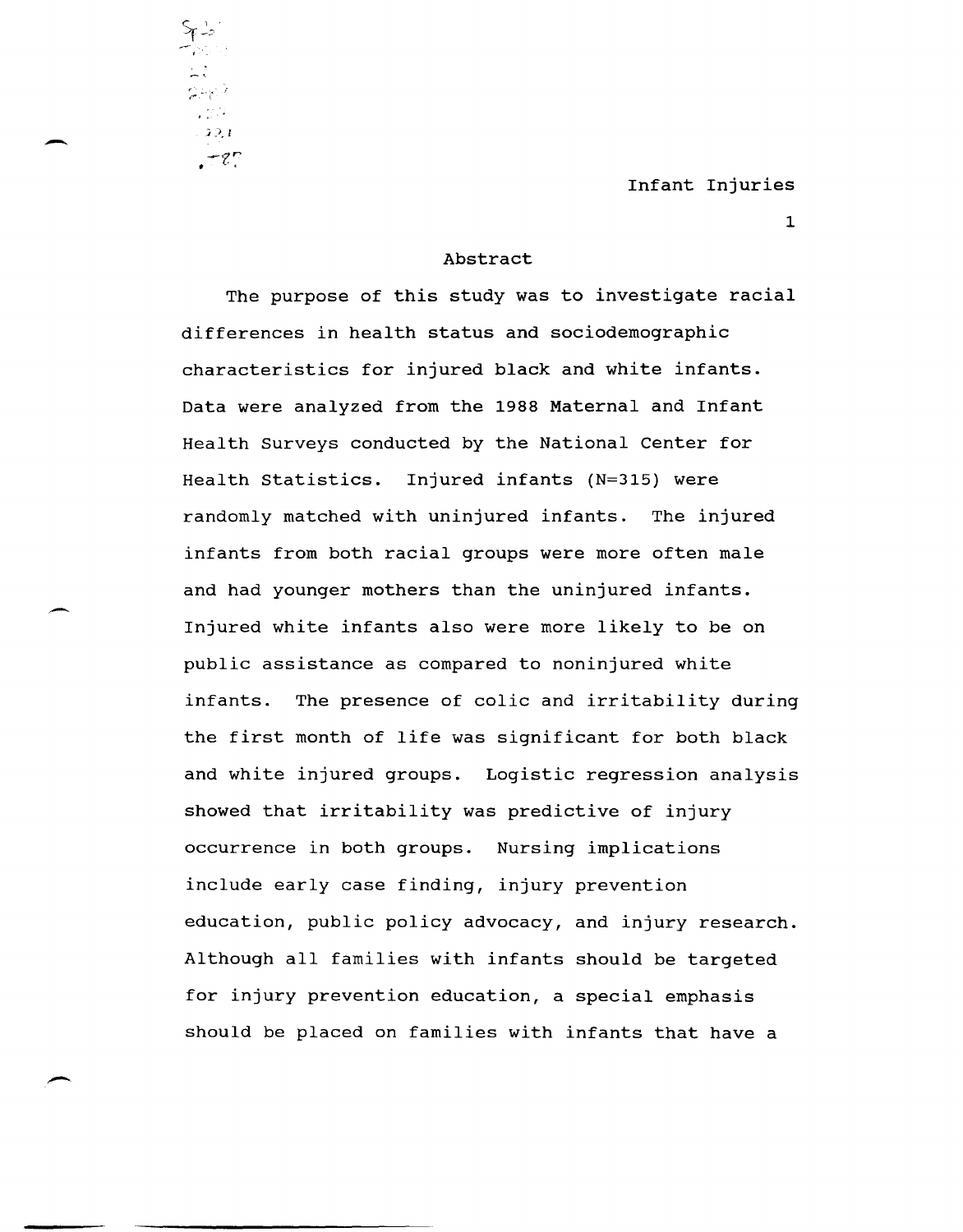2

predictably higher probability of being injured, as discussed in this study.

-

-

-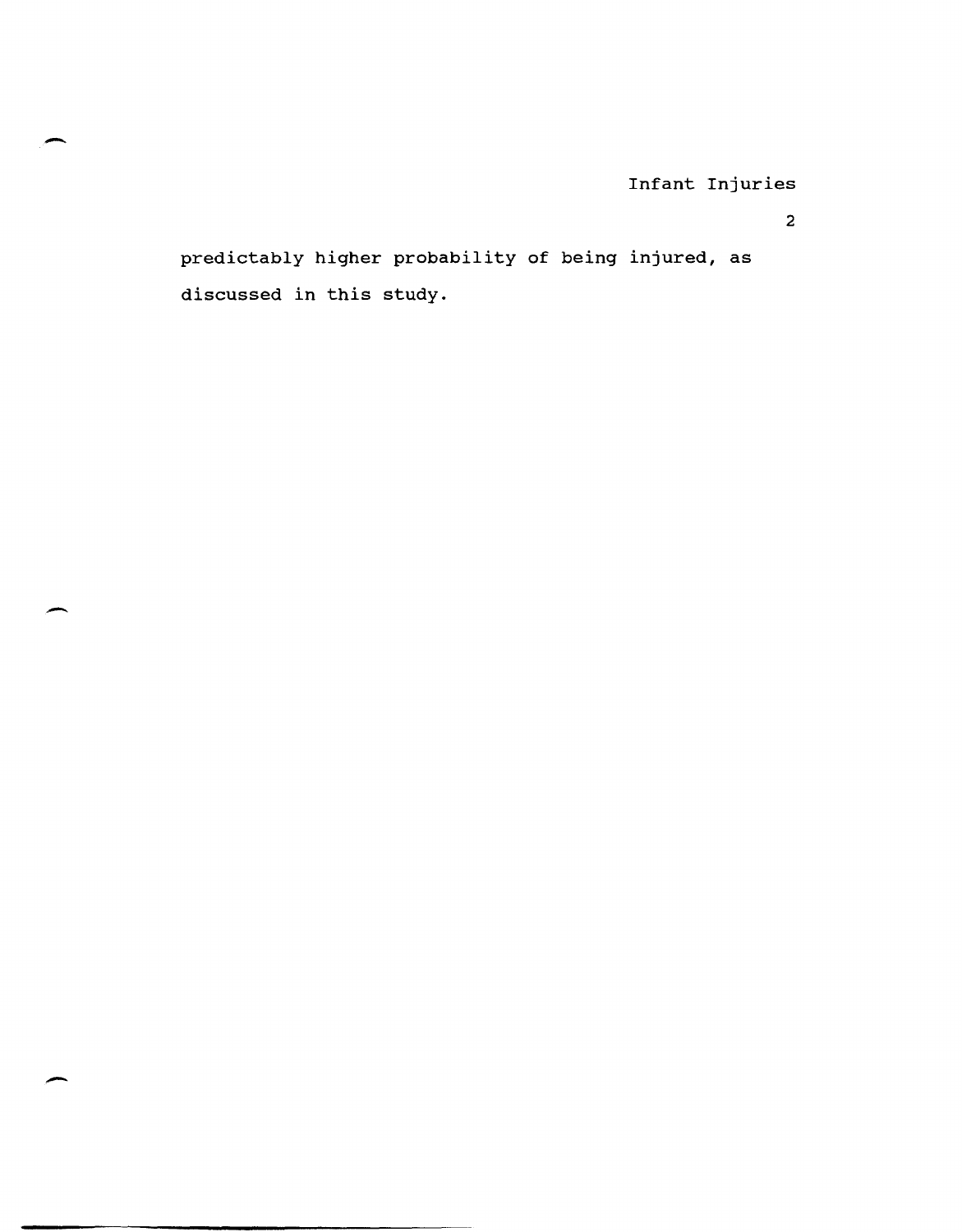#### Introduction

-

-

Injuries are a major cause of morbidity and mortality in children under age five. Common causes of childhood injuries are motor vehicle occupancy, abuse, homicide, aspiration, and suffocation (Liller, Kent and McDermott, 1991; Waller, Baker and Szocka, 1989). Drowning, house fires, and burns are also significant sources (Wintemute, 1990; Jones, 1993). Trauma studies show that the leading cause of injury in infants, children under one year of age, is falling from heights (Rivara, Kamitsuka and Quan, 1988; Kahn-D'Angelo, 1989). As identified by the national health goals for the united states, significant gains still are needed for childhood injury prevention from falls, residential fires, drowning and nonfatal poisoning (u.s. Department of Health and Human Services, 1991).

Although previous studies have identified various risk factors associated with injuries in preschool, elementary, and adolescent children, fewer investigations exist that examine injury risk factors in children under the age of one year. The aim of this study was to investigate risk factors associated with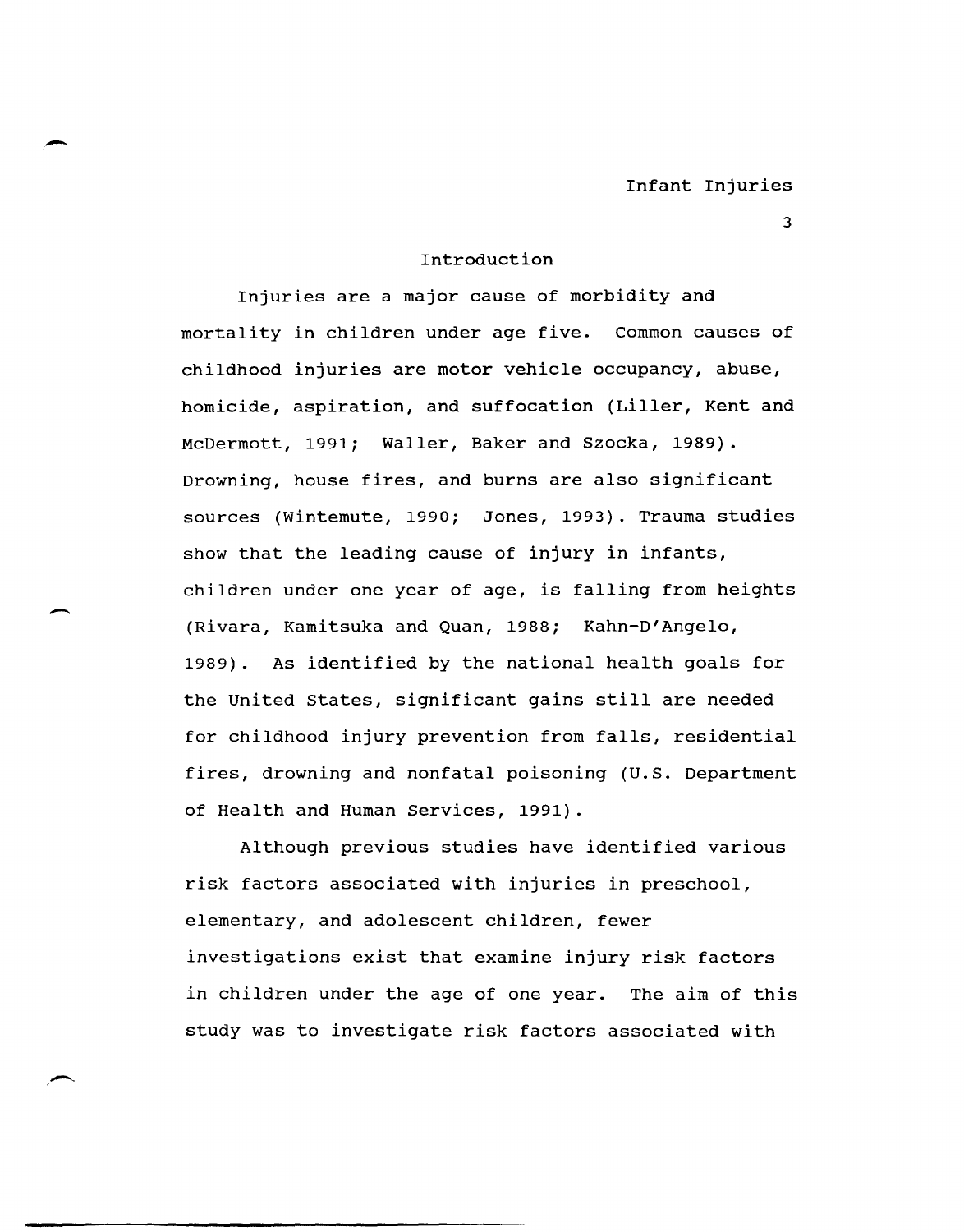injuries in infants.

# Review of Literature

Various demographic characteristics have been found to be associated with childhood injury. These demographics include sex of the infant, race, age of the mother, education of the mother, and socioeconomic status. Males are more likely to be injured than females (Jones, 1993; Wintemute, 1990; Baker, o'Neill, Ginsburg and Li, 1992). Black infants and infants from nonblack minorities are 1.3 to 5 times more likely to be injured than white infants (Liller, Kent and McDermott, 1991; Rodriguez and Brown, 1990; McLoughlin and McGuire, 1990). Mothers with limited education, often related to their young age, is another risk factor for increased rates of injury in their children (Roberts and Quillian, 1992; Waller, Baker and Szocka, 1989). Also, low socioeconomic children are at a greater risk of suffering from an injury than other socioeconomic groups (Jones, 1993; McLoughlin and McGuire, 1990; Liller, Kent and McDermott, 1991; Rodriguez and Brown, 1990; Roberts and Quillian, 1992; Slater, Slater and Goldfarb, 1986; Eichelberger,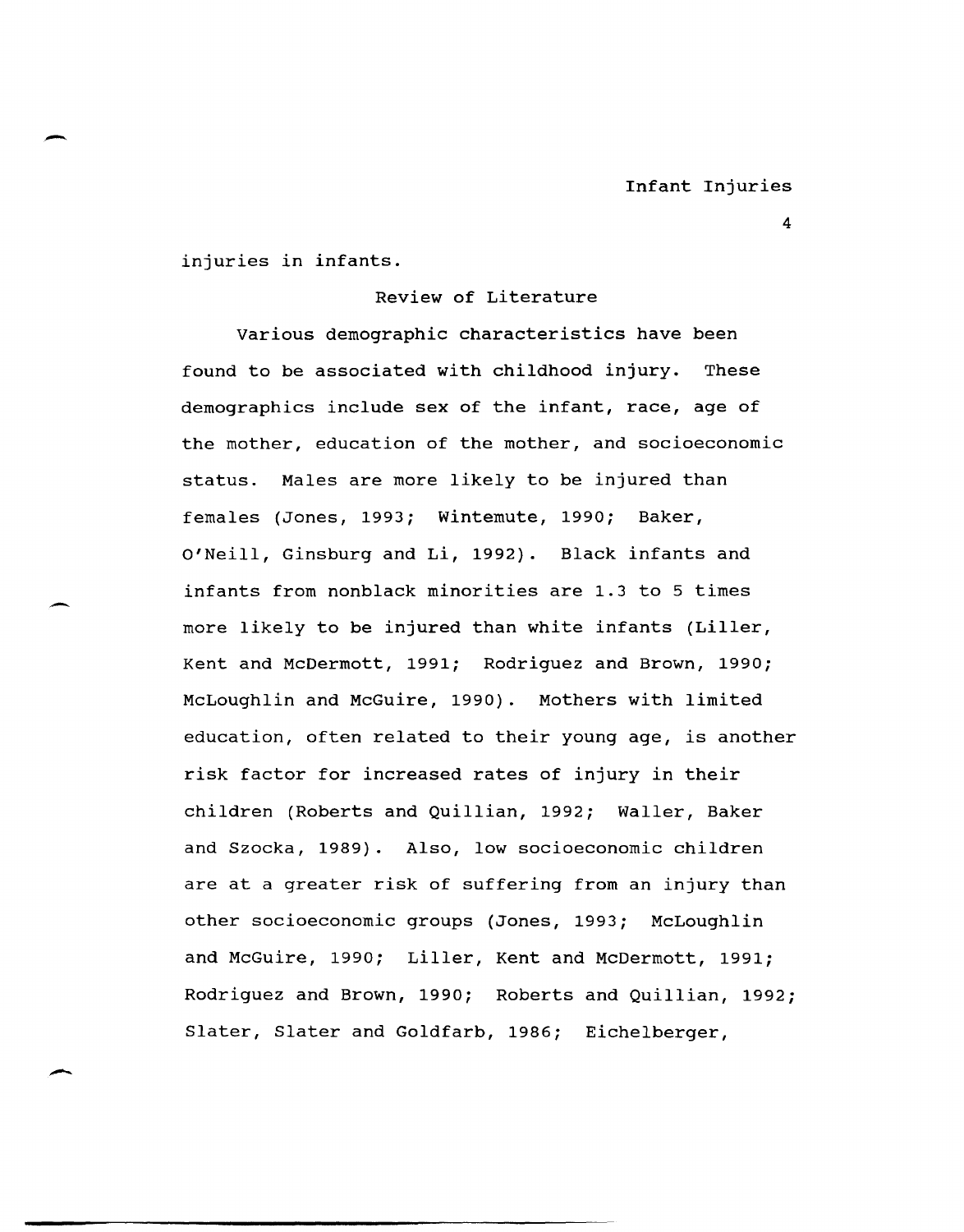Gottschall, Feely, Harstad and Bowman, 1990; Wilson, Baker, Teret, Shock and Garbarino, 1991).

-

Few studies have been conducted on behaviors and health status of children in relation to injuries. Mathey (1987) investigated temperament in childhood injury. Findings showed a significant relationship between injury risk and children with irregular sleeping and eating habits when combined with a less active and less emotionally stable mother, a less sociable and more impulsive father, and noise and confusion in the home. Bijur, Golding and Haslum (1988) found aggression was significant in predicting subsequent injury in school-aged children who had an injury episode requiring medical attention as a preschooler.

The conceptual framework for this study was the injury causation and prevention model developed by Haddon (Haddon, 1972; Haddon, 1980; Rivara and Mueller, 1987). This model is based upon the interaction between an injury event dimension and an epidemiologic dimension. The event dimension consists of a pre-event (before injury occurrence), an event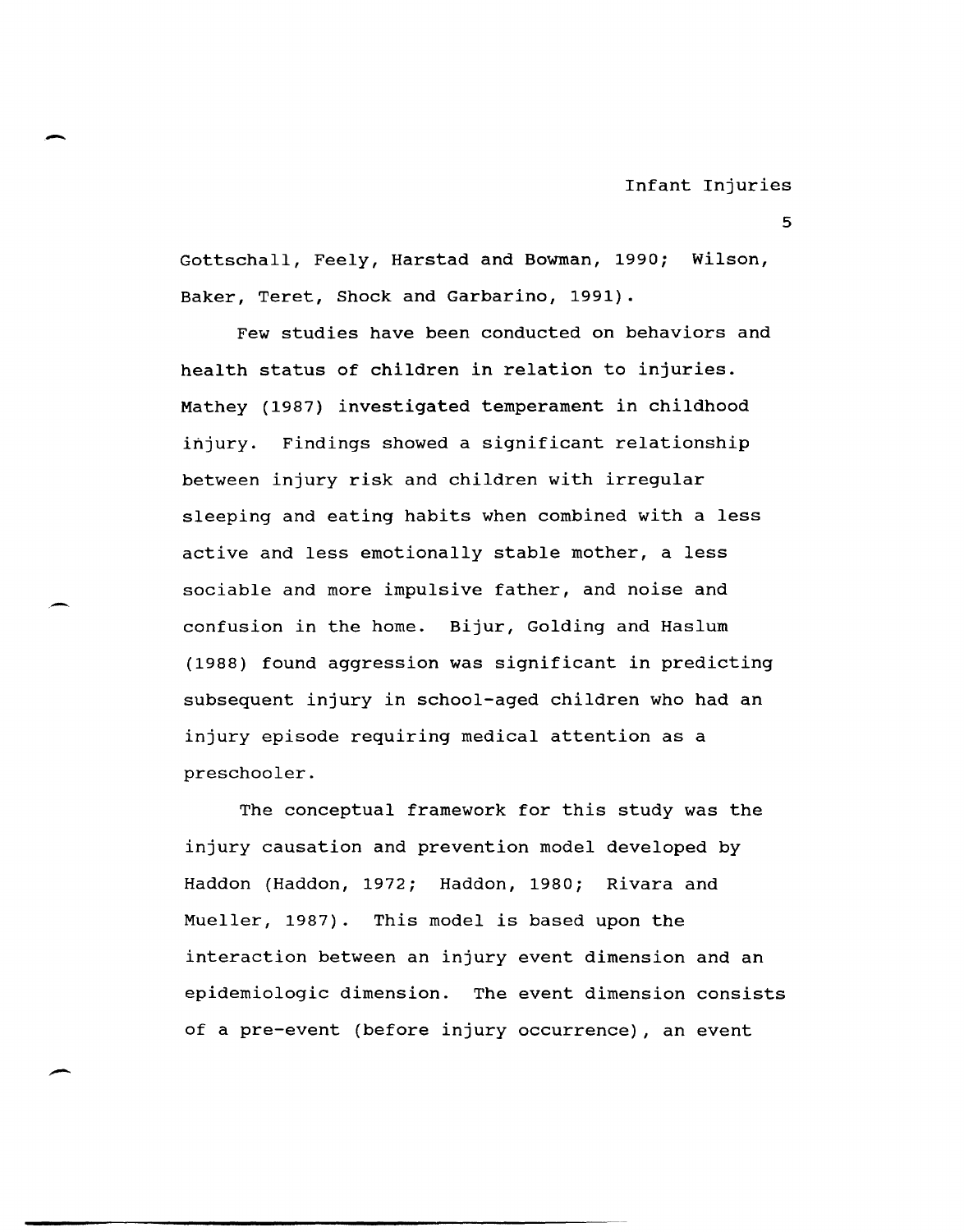6

(actual injury occurrence), and a post-event (after injury occurrence) phase. The epidemiologic dimension includes host, vector, and environmental factors that influence the occurrence of an injury. For this study, the host and environmental factors of the pre-event phase of the injury occurrence were examined. Host (infant) factors included gender and health status characteristics. Environmental factors were maternal sociodemographics and family characteristics.

The purpose of this study was to examine health and sociodemographic characteristics of black and white infants who experienced an injury during their first six months of life and to determine predictors of injury in both racial groups.

# Methods

The sample consisted of infants whose mothers participated in the 1988 National Maternal and Infant Health Survey conducted by the National Center for Health statistics. A stratified random national probability sample of live birth, infant death, and fetal death certificates from 48 states, the District of Columbia, and the City of New York was used to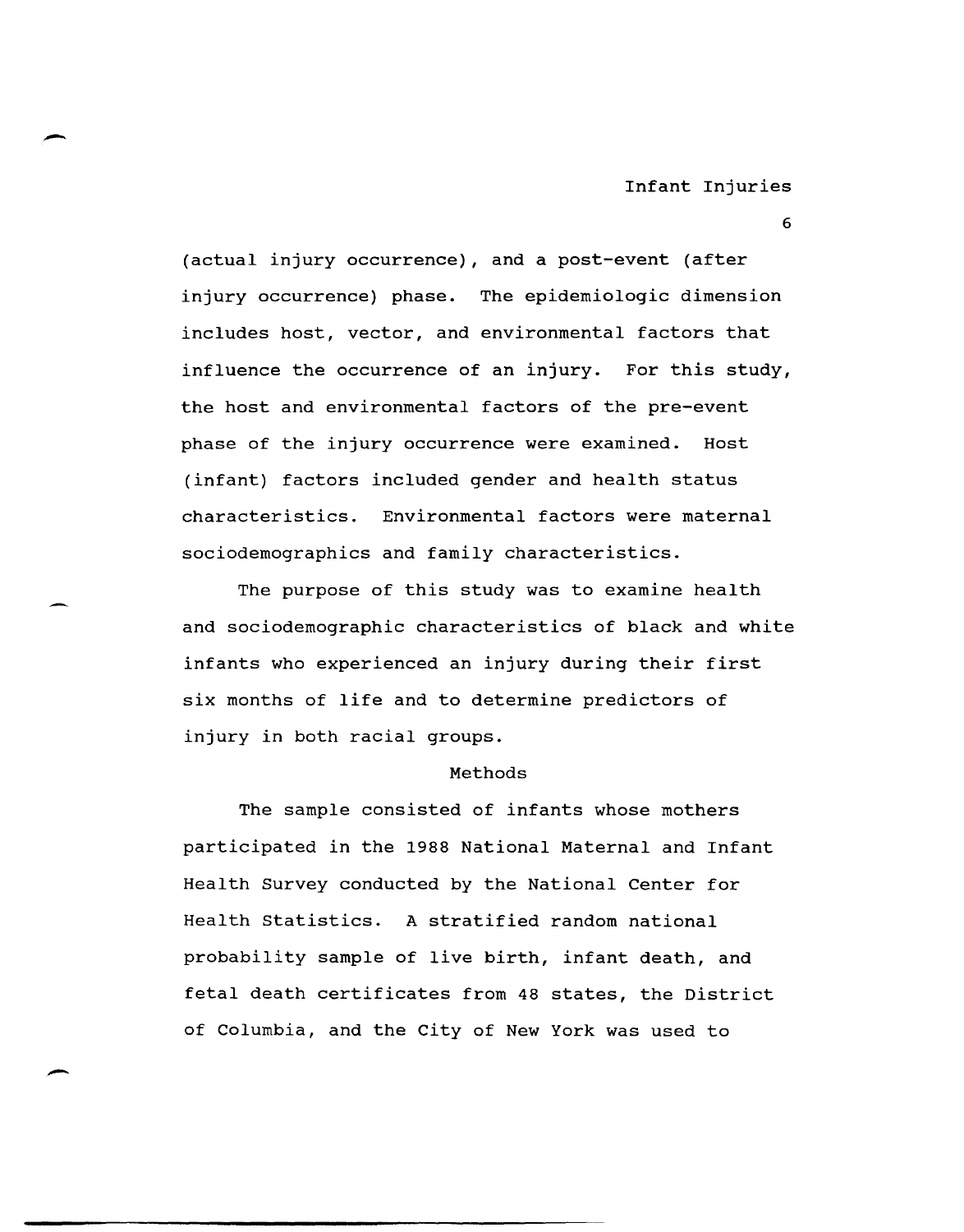7

obtain the subjects (Sanderson, Placek and Keppel, 1991). The total sample of 18,954 women consisted of 9,953 live births, 5,332 infant deaths, and 3,309 fetal deaths. Blacks were oversampled so that the final racial composition of the unweighted samples was 50% black and 50% white. Oversampling also was done for low birth weight babies that resulted in a sample of 3,000 low birth weight infants.

A series of pilot tests and a four state pretest were conducted prior to the administration of the survey. Data collection for the finalized survey instrument was initiated by mail. After two nonresponses from the mailed survey, mothers were interviewed either by telephone or personal visit. A 74% response rate was obtained from the mothers with live births and a 65% response rate for mothers with infant deaths. Respondents were more likely to be over 30 years old, white, married, and had at least a high school education (National Center for Health Statistics, 1991).

The sample for this present study was derived from the live birth and infant death groups. Infants whose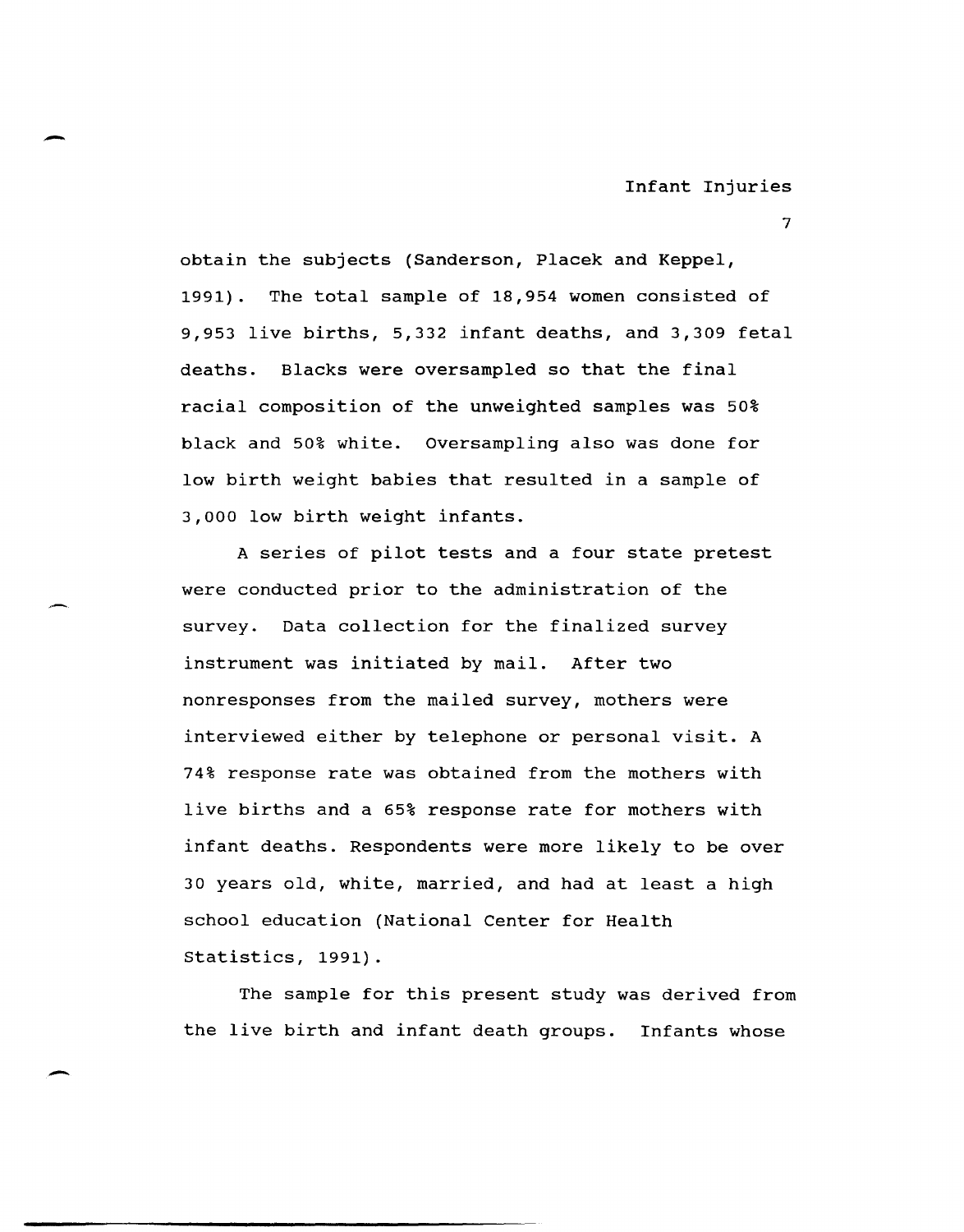8

mothers reported any unintentional injury episodes were matched with a random sample of infants with no reported injuries. Infants reported as being neither black nor white were excluded from the two groups, which resulted in a final unweighted sample for the injury group of 315 and 324 for the uninjured group.

The outcome measure, injury occurrence, was the mother'S report (yes/no) of an injury from a bad fall or accident during the past month or during each of the first six months of life. The injury group included at least one reported injury, whereas, the uninjured group did not experience any of these injury events.

Infant health status variables included gestation, number of illness visits to the doctor, and whether or not the infant was hospitalized overnight for any reason, had ever stopped breathing (apnea) at home, or had colic or irritability anytime during the first month of life. Sociodemographic characteristics were infant gender, singleton or multiple birth, maternal age, education and marital status, number of siblings, number of persons in the household, income, AFDC and foodstamp recipient, and health insurance or HMO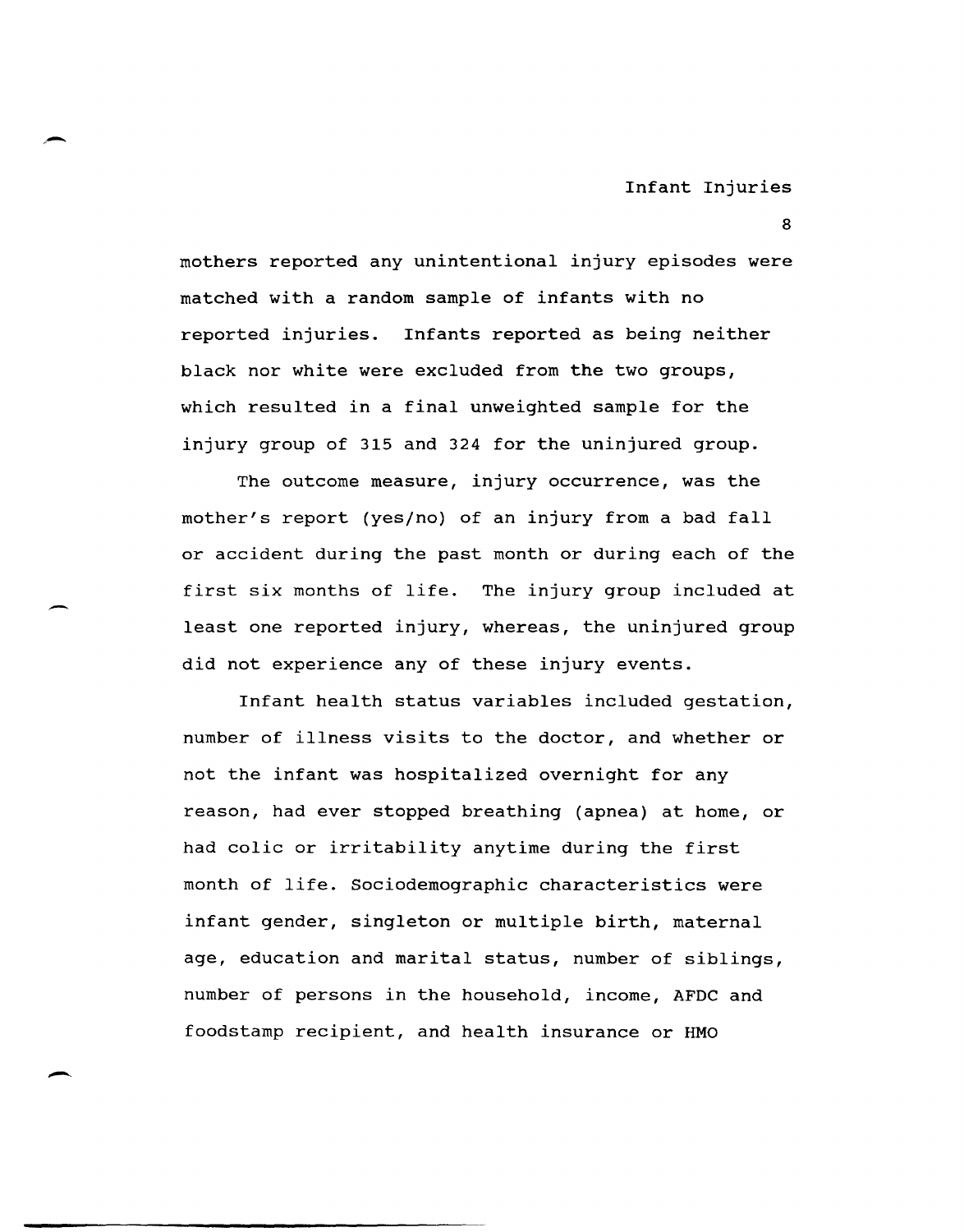coverage.

Analysis. Data were analyzed with SPSS Release 4 on the VAX mainframe. Descriptive statistics were used for analyses of sociodemographic characteristics. Univariate analyses were tested with Mansel Hanson chi square. To determine significant predictors of injury occurrence, logistic regression analyses were performed.

#### Results

In the black infant groups, a greater proportion of injured infants were males, singleton births, and had young mothers compared to the uninjured black infants, as shown in Table 1. There were more uninjured infants whose mothers had not completed high school, whereas high school graduates were near equal for both the uninjured and injured groups. Slightly more mothers were married in the uninjured group. Income was fairly equally distributed among the the two groups, except for a slightly higher proportion of uninjured infants in \$40,000 or more income bracket. Uninjured black infants had more siblings and number of persons in the household. The proportion of infants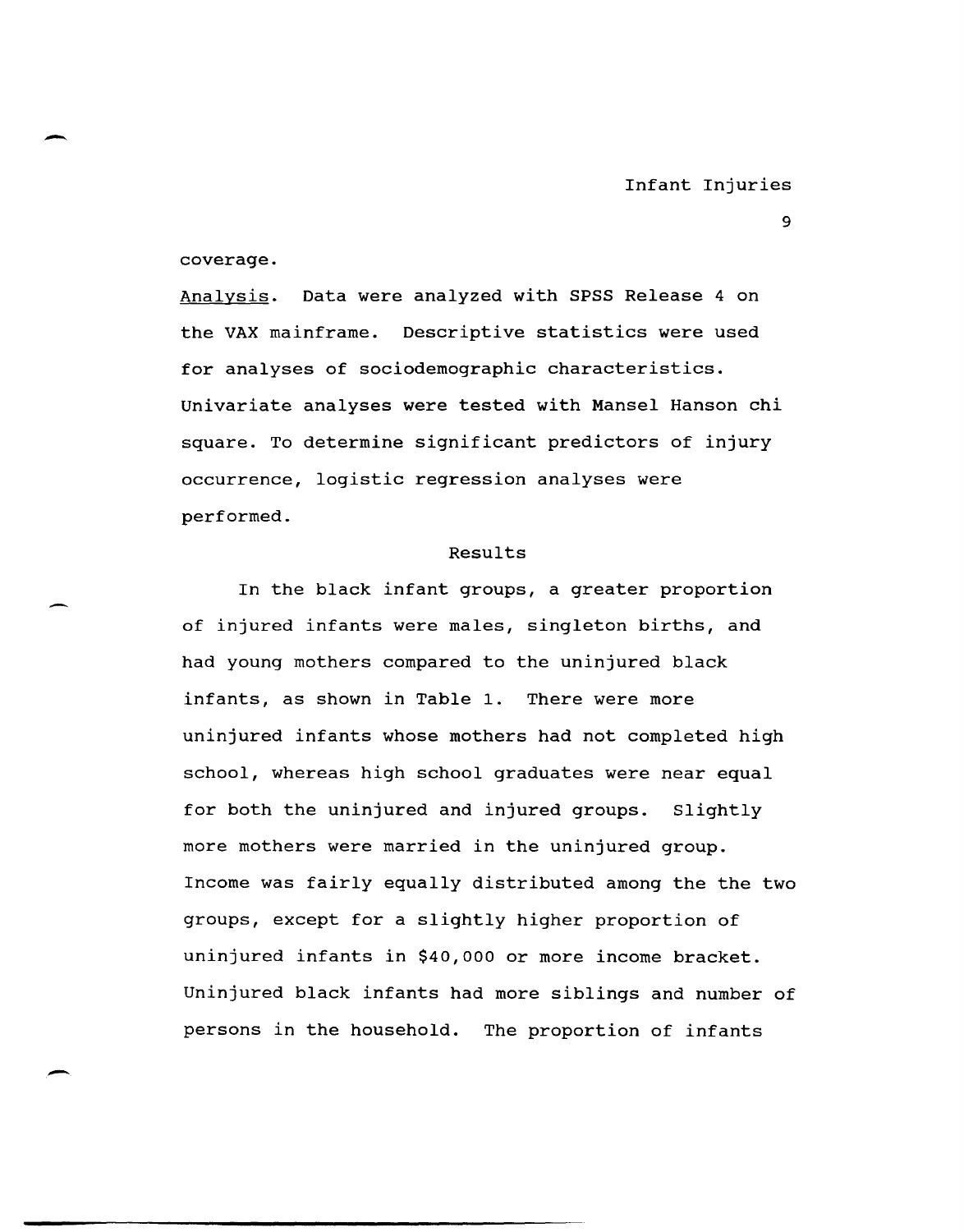whose families were on AFDC was greater for the uninjured group, whereas, foodstamp benefits were equally distributed among the two groups. Mothers reporting health insurance coverage were higher in the injured infants.

In the white infant groups, a greater proportion of injured infants was male and had mothers who were young and on AFDC and foodstamps. Singleton births occurred slightly less often in the injured group. Although there were slightly more mothers who had not completed their high school education in the uninjured group, maternal high school graduates were proportionately equal in both the uninjured and injured groups. Mothers with more than high school education were more frequently in the uninjured group. Also, there were slightly more married mothers in the uninjured group. As the income levels decreased, the proportion of injured infants increased. The injured group tended to have fewer siblings and number of persons in the household. The proportion of those who were insured was approximately the same for both the uninjured and injured groups (see Table 1).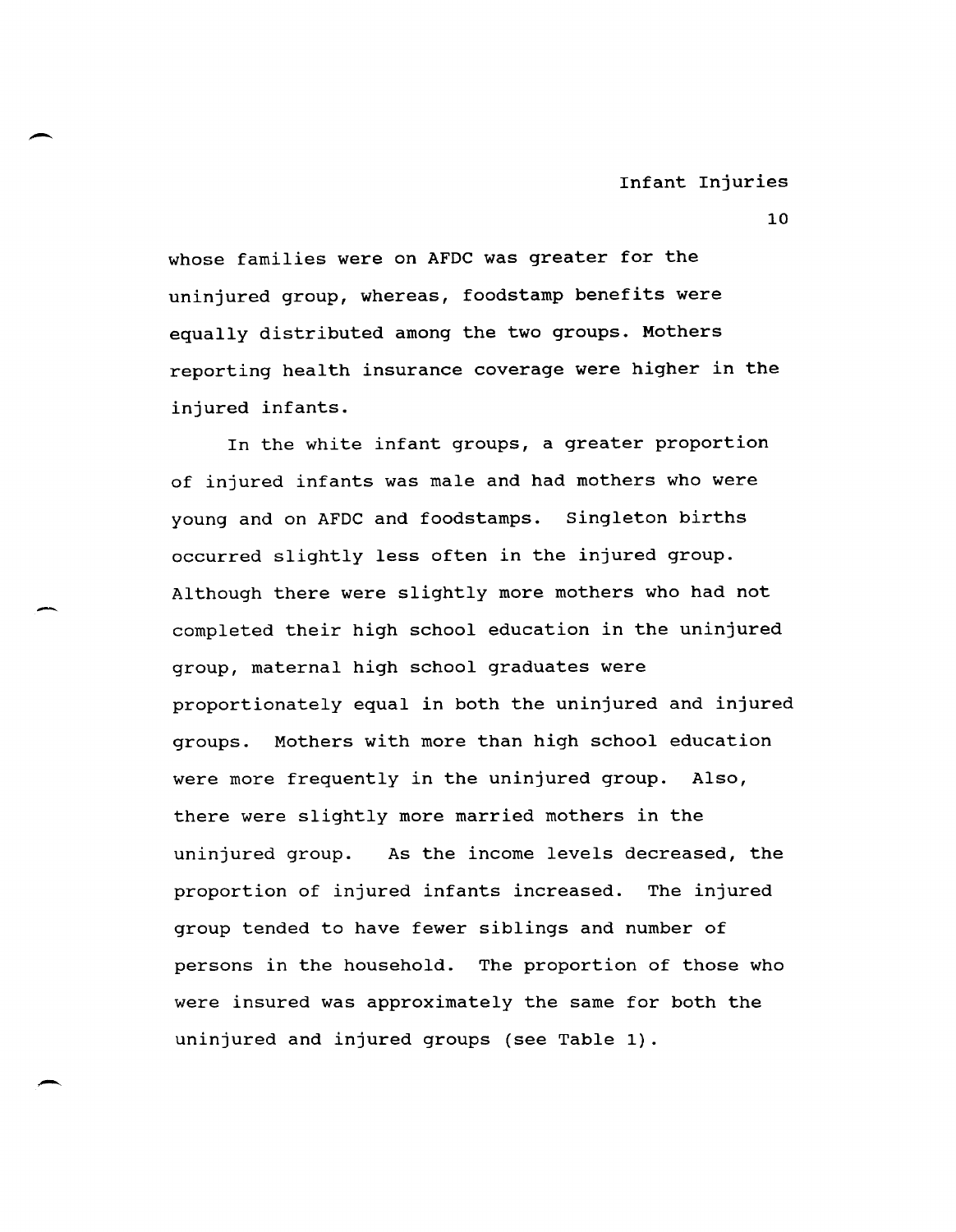As reported in Table 2, injured black infants were more likely to experience colic and irritability. Irritability was significant at the .01 level, whereas, colic was marginally significant ( $p \leq .10$ ). At some point, regardless of the cause, a greater proportion of injured infants had experienced an overnight hospitalization. Apnea occurred equally among both the uninjured and injured groups. The uninjured group had more sick visits and had more infants under 37 weeks gestation.

Similar to the black group, injured white infants were more likely to have colic, be irritable, and have been hospitalized. However, colic ( $p \le .01$ ) and irritability ( $p \leq .001$ ) were more significant for the white infants. A greater proportion of injured infants experienced apnea and had three or more health care visits for illness. A higher proportion of uninjured infants were under 37 weeks gestation (see Table 2).

Sociodemographic and health status variables were entered into a logistic model for both the black and white groups, respectively. Variables that were greater than the .20 or more significance level were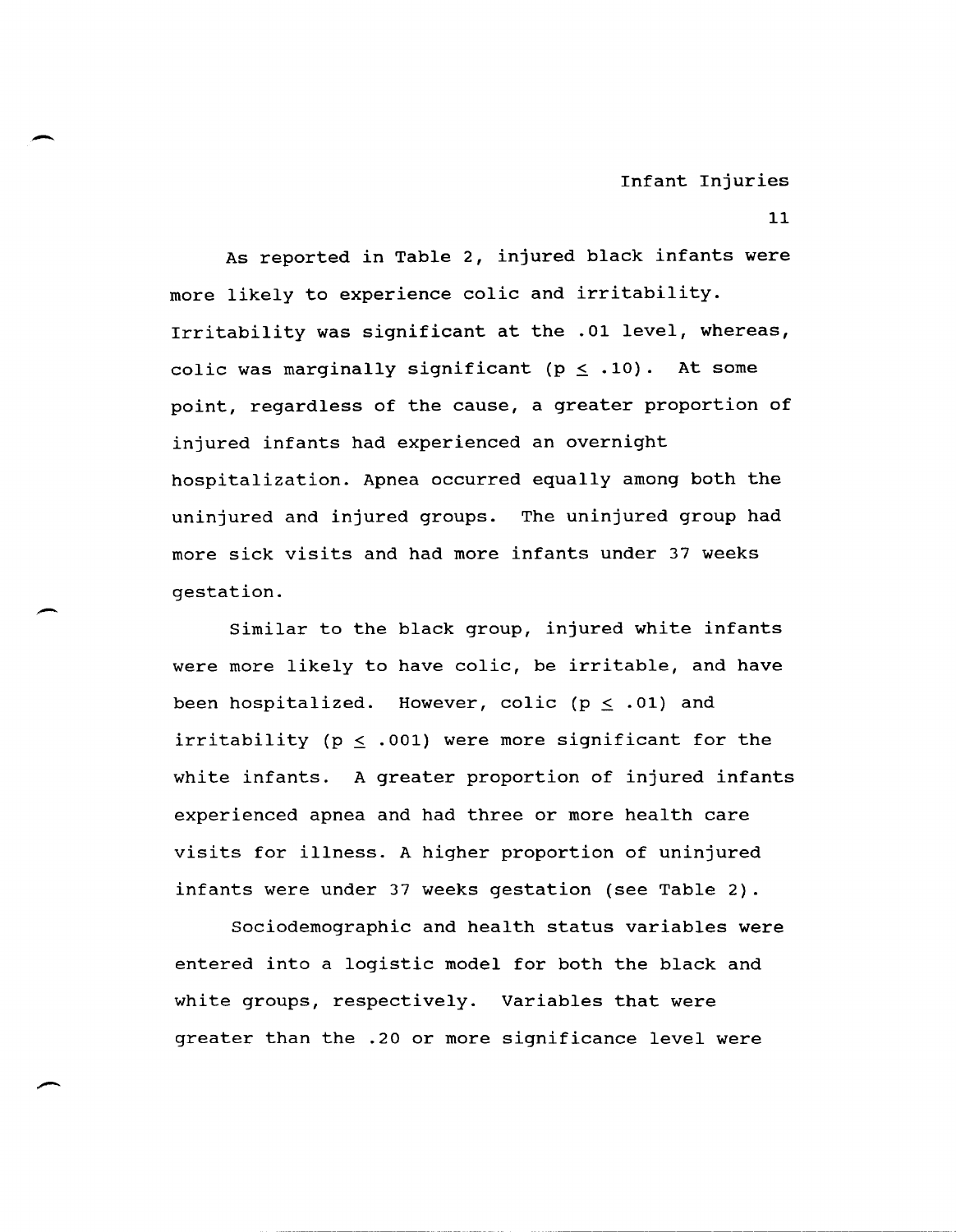eliminated from each model (Hosmer and Lemeshow, 1989). Injury occurrence was the outcome variable. As shown in Table 3, irritability was a significant predictor of injury in black infants. Irritability was 2.7 times more likely in the injured black infants. Education of the mother and number of siblings were only marginally predictive with injuries more likely to occur in mothers with more years of education and in families with a greater number of siblings.

Table 4 reports the results of logistic regression for the white infants. Similar to the black infants, irritability again was predictive of injury in the white infants. Irritability was 2.3 times more likely in the injured infants. Although only marginally significant, infants with a greater number of siblings were more likely to have injuries.

### Discussion

Demographic characteristics of the injured infants in both the black and white groups were similar with previous studies. More males than females experienced injuries. Jones (1993) and Wintemute (1990) also found that males in all childhood age groups were more at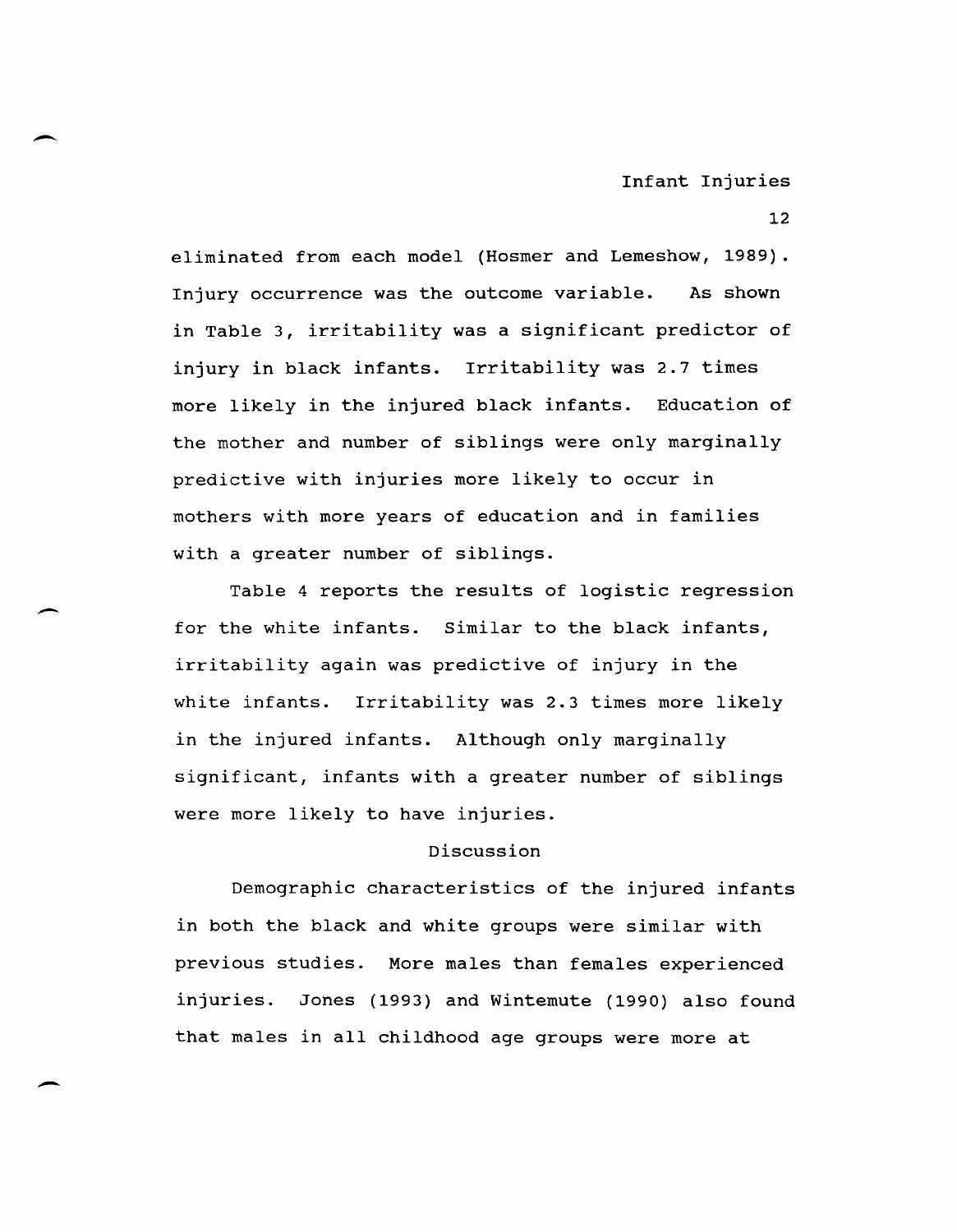13

risk for injuries. In this study, young mothers reported more injuries in their infants. This result may be due to the lack of knowledge of parenting skills in the area of injury prevention, which frequently occurs in young mothers (Castiglia and Harbin, 1992).

Both black and white mothers with less than 12 years of education had fewer injured infants than mothers with more education. These mothers may live in households with parents and other adults who would provide more supervision of the infants and more injury education to the mothers than the other educated groups. The other groups may live in homes without this additional support. Furthermore, infants in households with more members had fewer injuries than infants in households with fewer members. Univariate analysis revealed that families with three or more siblings reported fewer injuries for both racial groups. One possible explanation, similar to that of household composition, is that older siblings may be more alert in protecting their infant sibling from hazardous situations.

Although the occurrence of injuries was similar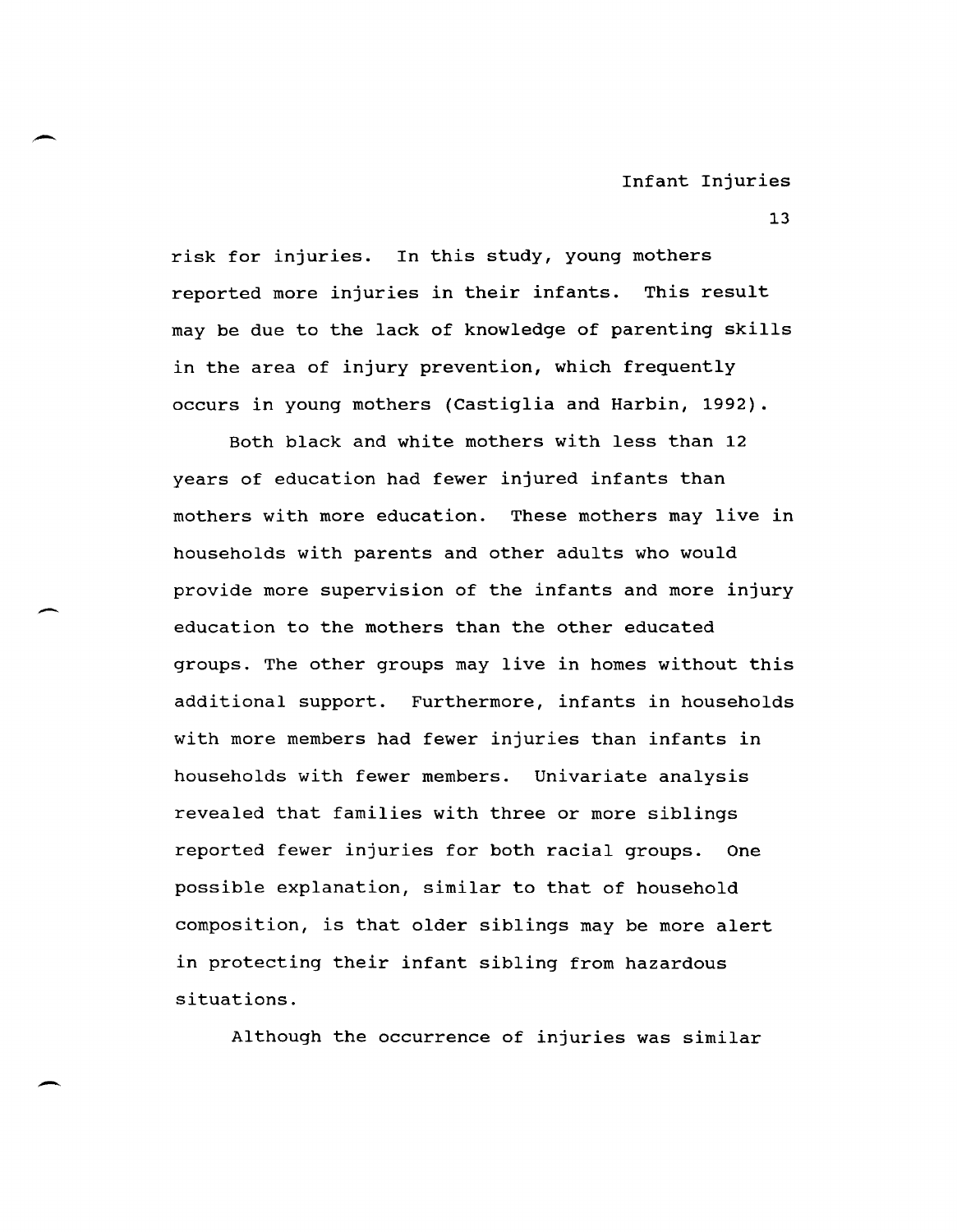across the economic levels for the black group, the proportion of injuries increased as the income decreased for the white group. Numerous investigations have shown that children in low income populations tend to have more injuries than other income groups (Jones, 1993; McLoughlin and McGuire, 1990; Liller, Kent and McDermott, 1991; Rodriguez and Brown, 1990; Roberts and Quillian, 1992; Slater, Slater and Goldfarb, 1986). Also for the white groups, families on AFDC and food stamps had more injured infants than families not on public assistance. This finding parallels the low income finding.

Both colic and irritability were significant factors in injury occurrence. Colicky infants may be difficult for parents to manage and may cause parental stress (Castiglia and Harbin, 1992). Stress can affect parenting behaviors, including supervision and judgment about safety, which can lead to increased injuries. More visits to the physician for illness in the white infants again may indicate parental stress in the management of an unhealthy child. However, in the black infants, injuries occurred more often with only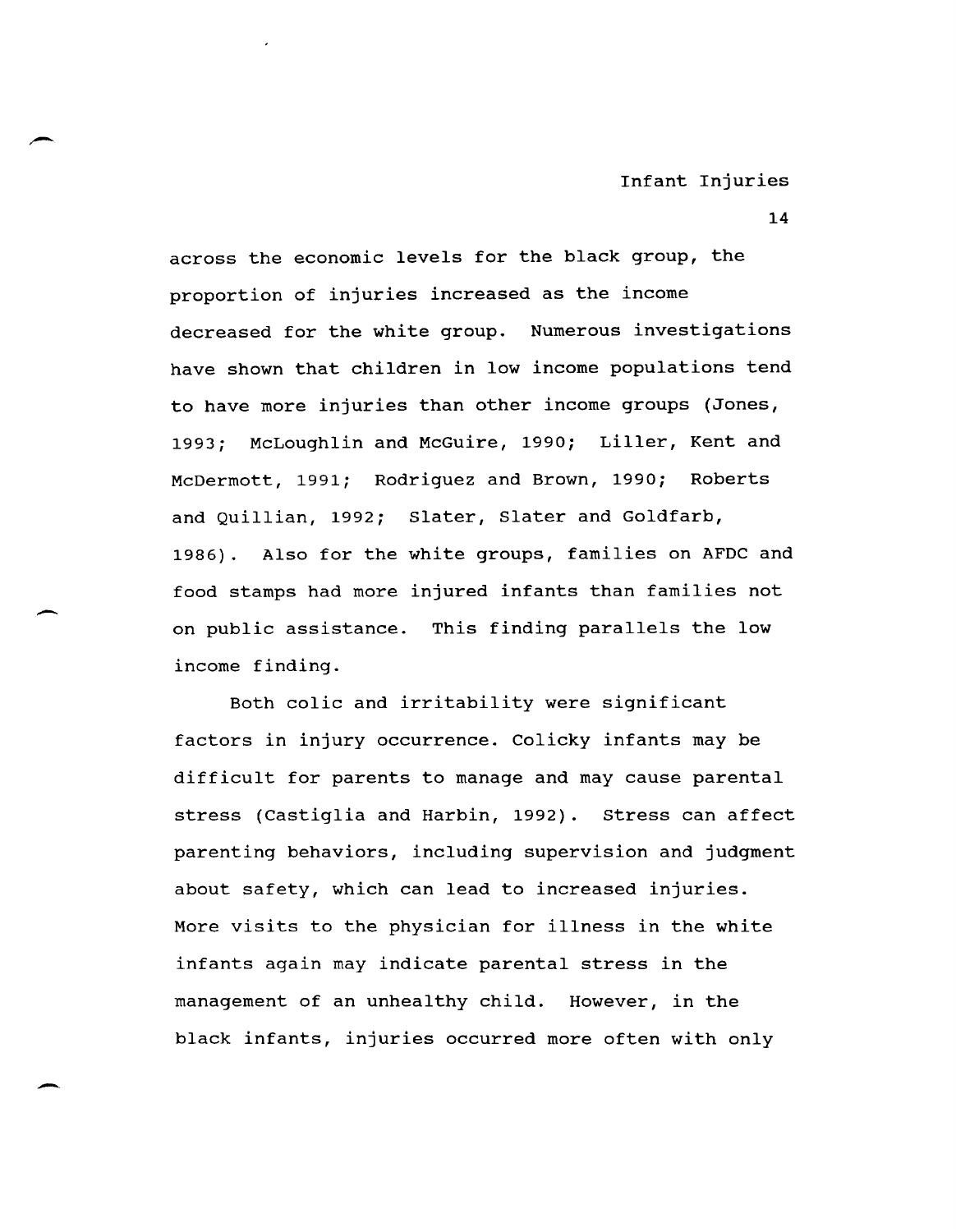15

one sick visit as compared to two or more visits for illness to the physician. Black mothers may have been more likely to receive support from their health care providers, as well as from extended family and social support, with the first episode of illness in their infant. Characteristic health seeking behaviors and health practices of blacks include active use of family and social support systems in times of illness and crises (Russell and Jewell, 1992).

Infants from both racial groups who were hospitalized overnight for any reason and white infants experiencing an apneic episode had a higher proportion of injuries as compared to infants not experiencing these health problems. Again these findings may be due to the stress of caring for an ill child.

Irritability was a significant predictor of injuries in both black and white infants. The occurrence of irritability, which was reported in the first month of life, could have been a significant stressor for mothers. The infant's first month of life can often be a difficult time for parents, particularly when they have an infant who cannot be comforted. The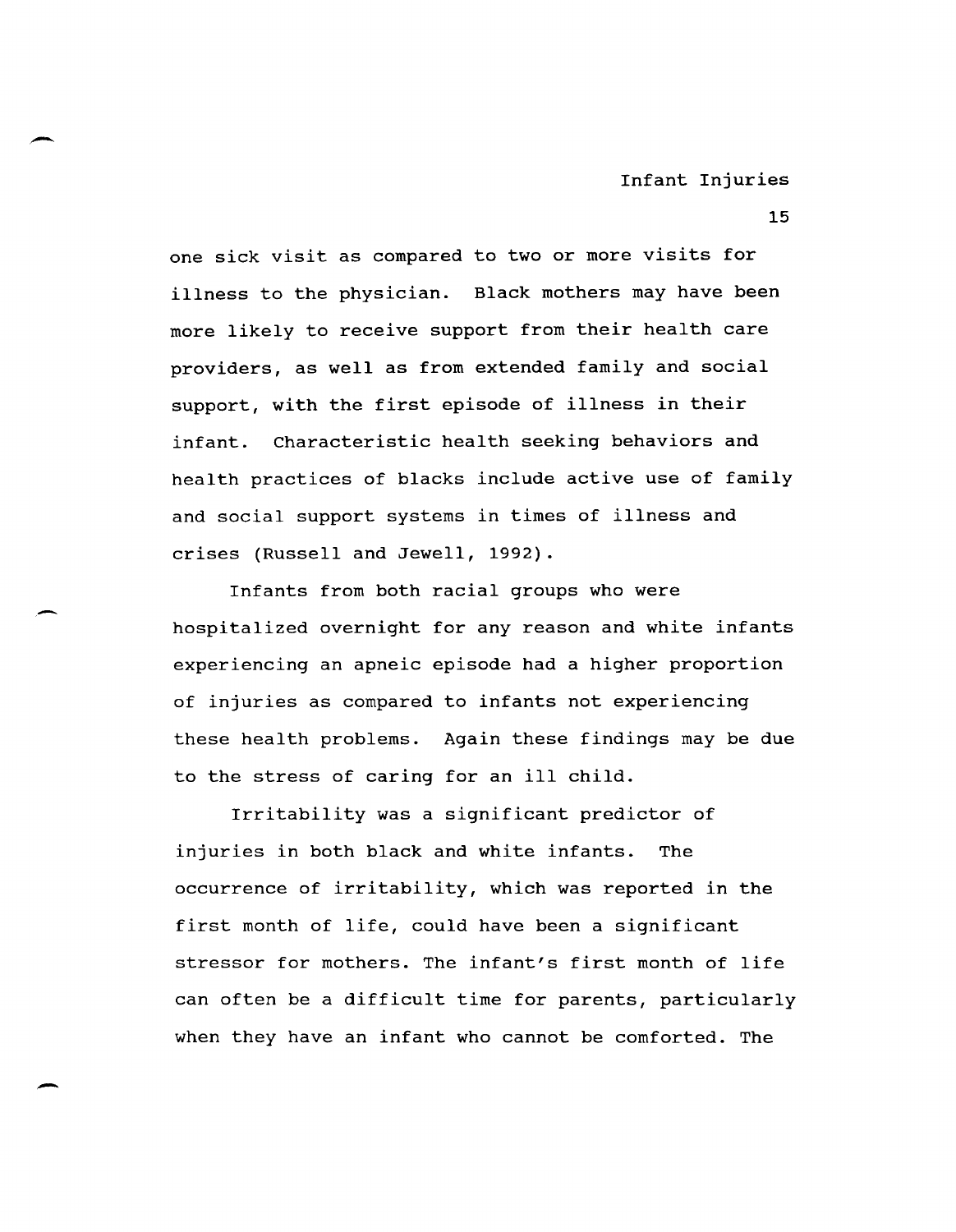mothers from the study also tended to be first time mothers who may have lacked experience in coping with an irritable infant. In addition, normal effects of the postpartum period on fatigue and emotional wellbeing could add to the stress levels in caring for these infants.

 $\overline{\phantom{a}}$ 

 $\overline{\phantom{0}}$ 

This study was limited to self reported data by the mothers and sampling techniques. Mothers reported the occurrence of injuries as well as the various illness status variables such as reports of colic, irritability, apnea, hospitalization, and illness visits to physicians. A stratified random sample was used, which involved oversampling of low birth weight babies and black infants. Thus, the ability to generalize the results is limited.

Implications for Nursing. Nurses should be involved in three different areas to help decrease the incidence of childhood injury. The three areas of involvement are health practice, health policy, and future research (Liller, Kent and McDermott, 1991; Rodriguez and Brown, 1990; Bass, Mehta and Ostrovsky, 1991). Nurses will be most successful in preventing childhood injury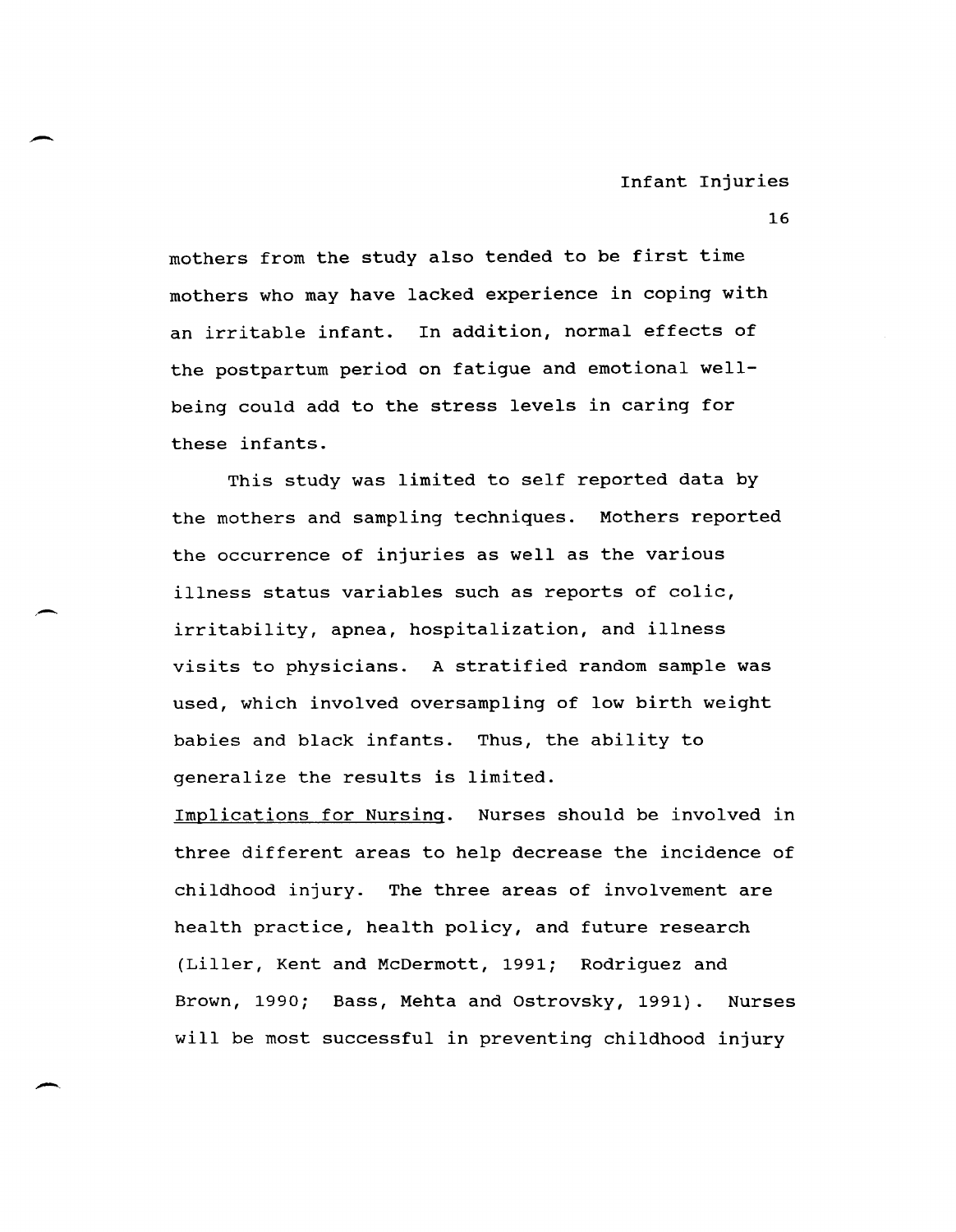if they focus on the predictable characteristics of injury in infants to develop priorities that guide their actions in the three areas of involvement. It is important to remember that injuries are preventable because they occur in patterns that lead to the identification of predictable precipitating characteristics that can be controlled (Rodriguez and Brown, 1990; Liller, Kent and McDermott, 1991).

Nursing practice. Nurses can make a tremendous impact on injury prevention through their involvement in the practice of health care. Nurses should give special consideration to the groups of infants that have a predictably higher incidence of injury. These groups of infants can include those of young mothers, those from a low socioeconomic status, and those who experience illness during the first month of life. Of particular note, infants who are irritable are at especially high risk for injury. Allowing parents to verbalize their frustrations, reassuring them about the normalcy of these feelings, and assisting parents to identify effective coping mechanisms when under stress related to an irritable infant are highly recommended.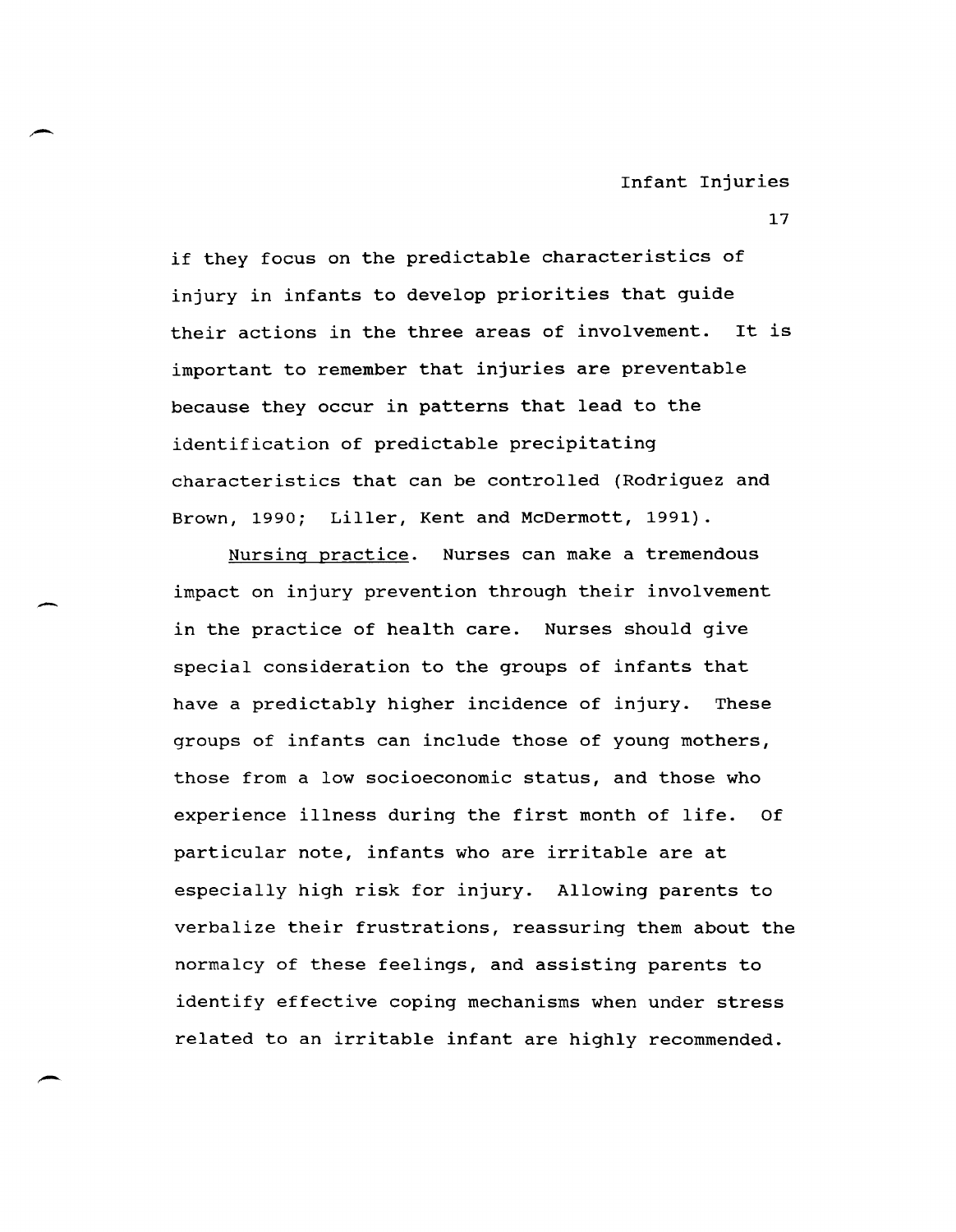However, it is equally important for nurses to assume that any infant may be at risk for injury, because injuries do occur in infants who do not fall into these predictable high risk groups.

Nurses can teach families about injury prevention through prenatal classes, in home visits after the baby is born, and in classes on home safety in a variety of settings. Nurses also can assess infants and identify them as being at high risk for injury during the home visits, the well-baby check-ups at a doctor's office, and the visits to the doctor's office or hospital for tertiary care. Whatever the injury prevention instruction may be, the nurse should incorporate cultural aspects into the educational program (Castiglia and Harbin, 1992). For example, the extended family should be part of the injury prevention teaching when educating black mothers about injuries.

Areas to focus on during injury prevention teaching should include strategies that can reduce the incidence of injury. It would also be extremely helpful to teach the parents about the growth and development stages during the first year of life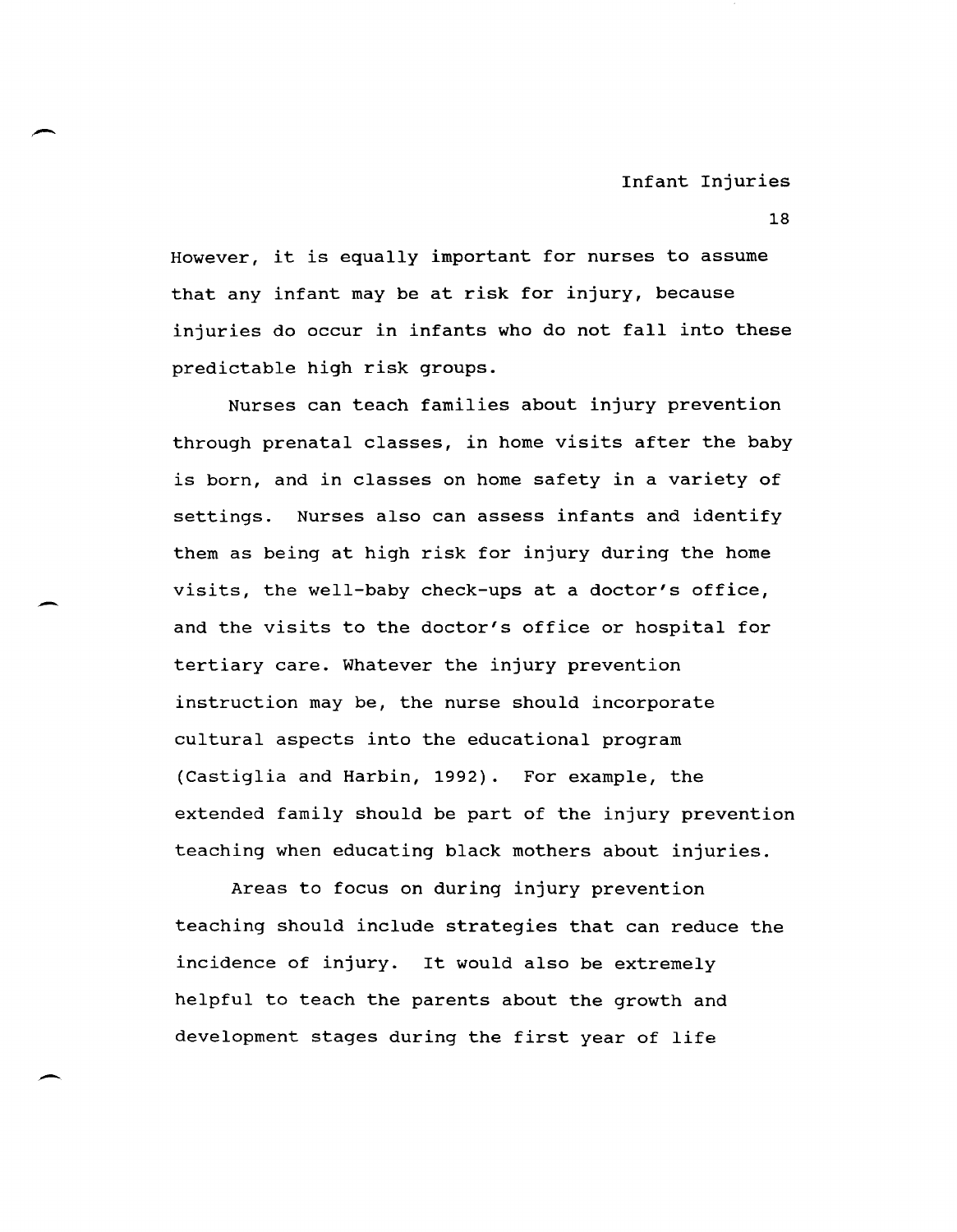19

(Roberts and Quillian, 1992; Kahn-D'Angelo, 1989). This information would aid parents in anticipating the types of injury that their child might suffer from, especially related to the infant's developing motor and mobility capabilities (Kahn-D'Angelo, 1989). It is also important to stress to parents the need for constant supervision of infants to prevent injury (Slater, Slater and Goldfarb, 1986; Widner-Kolberg, 1991) .

Injury prevention strategies. Although this study focused on falls and accidents, a comprehensive injury prevention plan should be provided to parents. This plan should incorporate preventing all types of injuries that are most common in infants. These injuries include falls, motor vehicle crashes, abuse, aspiration and suffocation, drowning, and burns.

There are various strategies that can be used to prevent infants from falling. Nurses can teach parents the importance of never leaving an infant unsupervised on a changing table or other surface (Widner-Kolberg, 1991; Kahn-D'Angelo, 1989). Also, the crib rails should always be raised (Jones, 1993). Other important

-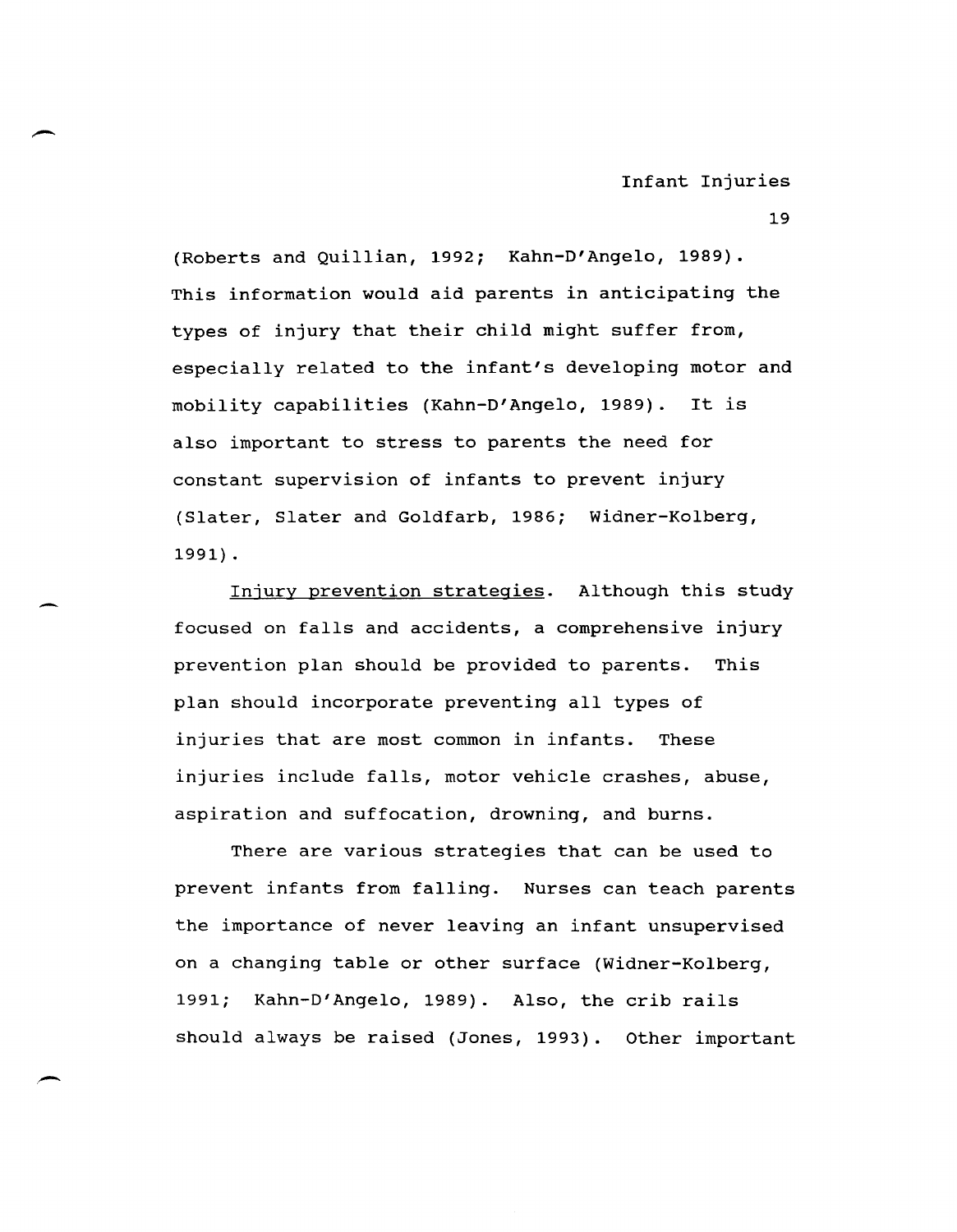interventions are blocking staircases with safety gates and keeping any windows locked or guarded (Widner-Kolberg, 1991; Jones, 1993; Liller, Kent and McDermott, 1991; Kahn-D'Angelo, 1989).

Several safety precautions can be used to prevent injuries related to other causes. The proper and consistent use of infant car seats is important to protect infants from injuries caused from a motor vehicle crash (Widner-Kolberg, 1991; Liller, Kent and McDermott, 1991; Kahn-D'Angelo, 1989). Injuries caused by abuse can be reduced or eliminated by identifying infants and parents who are at risk, reporting suspicions, and referring abusive parents to available and appropriate community resources (Roberts and Quillian, 1992). Also, aspiration and suffocation injuries can be prevented by helping parents to identify common food and household items that lead to these types of injuries and appropriate first aid interventions to use if their infant is choking (Liller, Kent and McDermott, 1991; Jones, 1993).

Drowning can be prevented by never leaving an infant alone in a bath, near a toilet or bucket with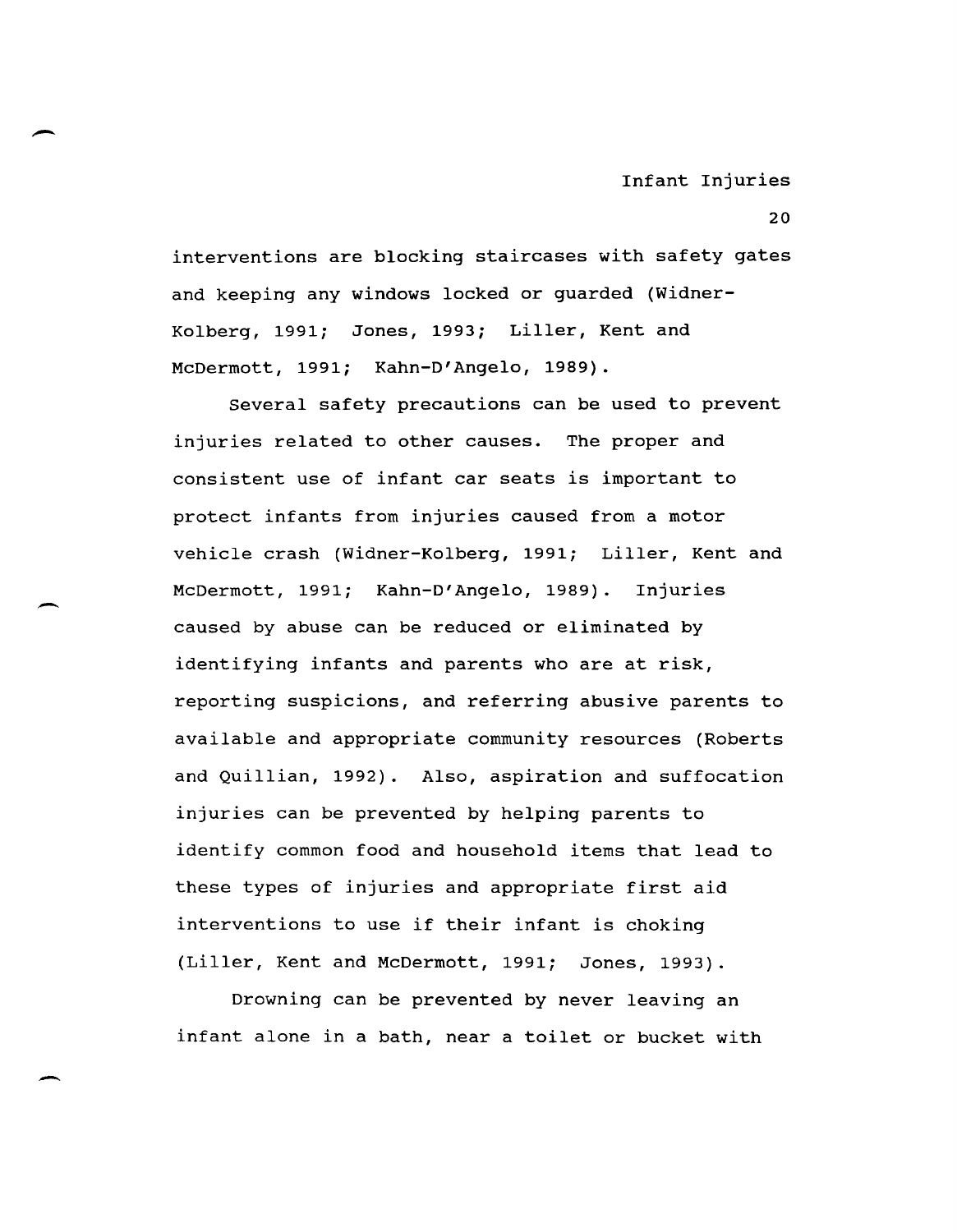water in it, or by a swimming pool (Widner-Kolberg, 1991; Liller, Kent and McDermott, 1991). Pool safety can include fencing the pool, covering the pool, installing a pool alarm system, and teaching adult and infant CPR to all pool owners (Wintemute, 1990; Widner-Kolberg, 1991; Liller, Kent and McDermott, 1991). Fire and burn prevention also should be taught in injury prevention classes. Fires can be prevented by installing smoke detectors, using fire-safe cigarettes, supervising and limiting the use of supplementary heaters, and dressing infants in flameresistant clothing and sleepwear (McLoughlin and McGuire, 1990; Jones, 1993; Widner-Kolberg, 1991). Also, the risk of burns can be reduced by keeping the hot-water tank's heating settings at 120-125 degrees Fahrenheit or less and teaching parents first aid interventions for burns (McLoughlin and McGuire, 1990; Jones, 1993; Widner-Kolberg, 1991; Liller, Kent and McDermott, 1991).

Health policy. The availability of adequate resources for injury prevention can be assured through the allocation of resources from public policy. Nurses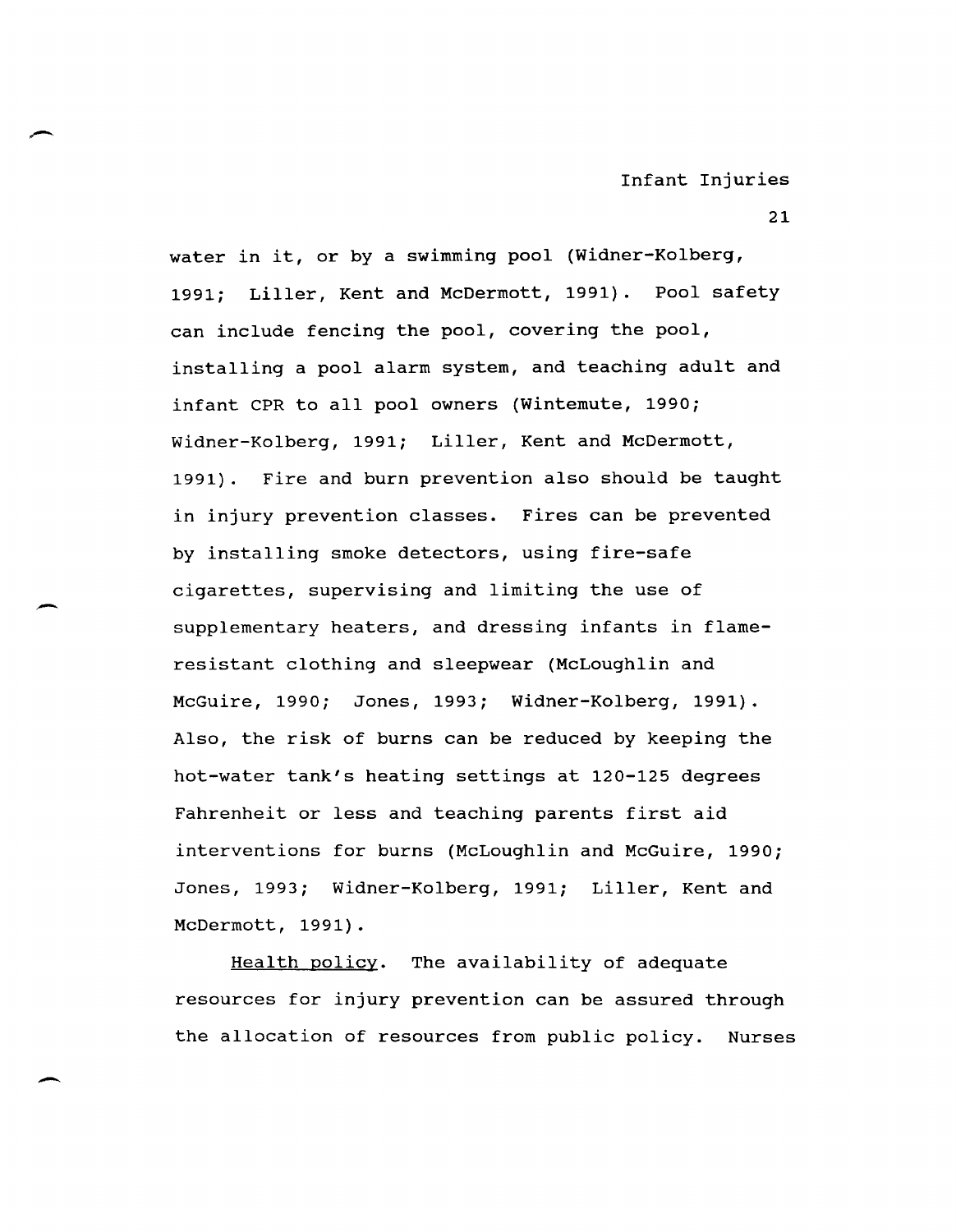22

must work with and influence policy decision-makers to focus on primary prevention strategies to protect children from injuries (Widner-Kolberg, 1991). Adequate funding and resources must be allotted for injury prevention education of health care professionals as well as parents and children, regular ongoing home visits to all families with infants and children, and support systems to assist parents in developing effective parenting skills. Prevention of injuries are more cost-effective than providing tertiary health care to injured infants. Improving communication and developing common goals among multidisciplinary health care providers would further promote the creation of policy and laws that reduce childhood injury.

-

 $\overline{\phantom{a}}$ 

Nursing research. Research is the third area that nurses should be involved in to help decrease the incidence of injury in infants. Predictable characteristics of childhood injury should continue to be researched and identified. These research areas include further investigation of levels of maternal stress in relation to childhood injuries and common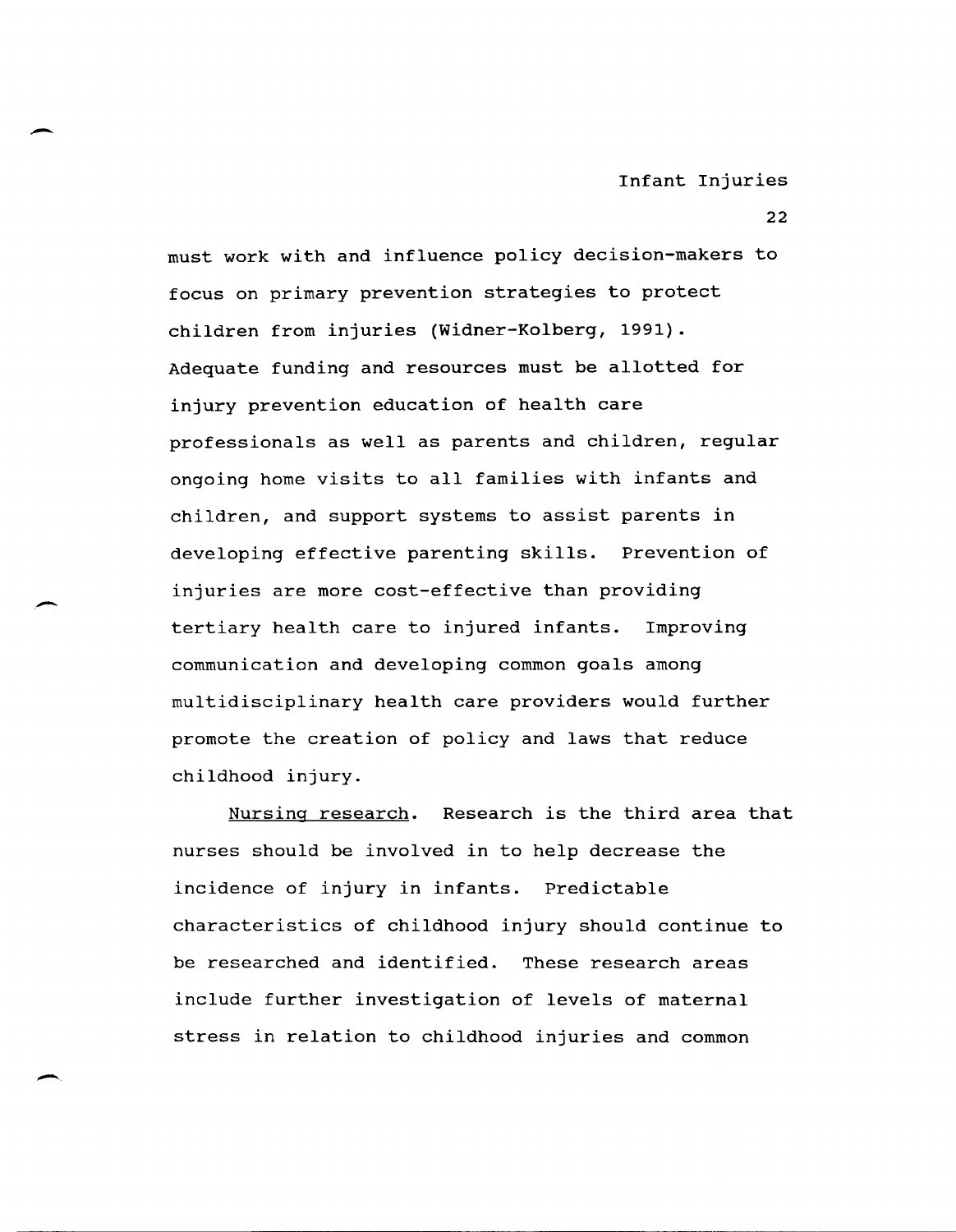23

childhood illnesses throughout the first year of life that are predictive of injuries. It is also important for nurses to participate on research teams that investigate advancements in engineering and technological designs resulting in safer products for infants (Liller, Kent and McDermott, 1991; Widner-Kolberg, 1991; Bass, Mehta and Ostrovsky, 1991; Rodriguez and Brown, 1990).

# Conclusion

Childhood injury prevention is a major goal and driving force of the United states' health care system. The results of this study showed that similarities were found between black and white infants who experienced an injury during the first six months of life. Nurses have multiple roles in injury prevention. These roles include injury prevention educator, public policy advocate, and researcher. Although attention should be given to all families with children, nurses should especially target families and infants who are at high risk for injury. As found in this study, these high risk groups are mothers who are young or of low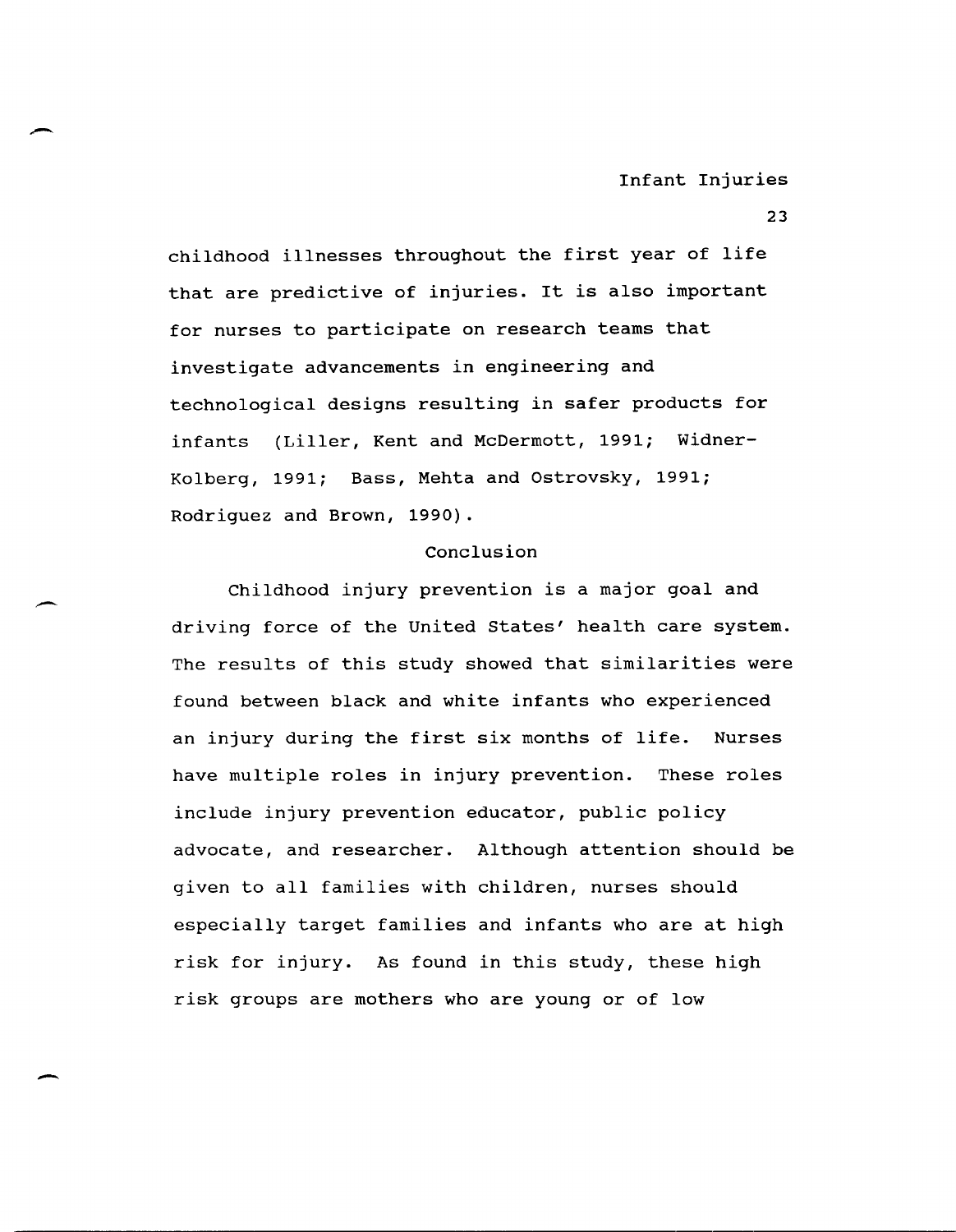24

socioeconomic status and infants who are male, ill, or irritable.

-

--

-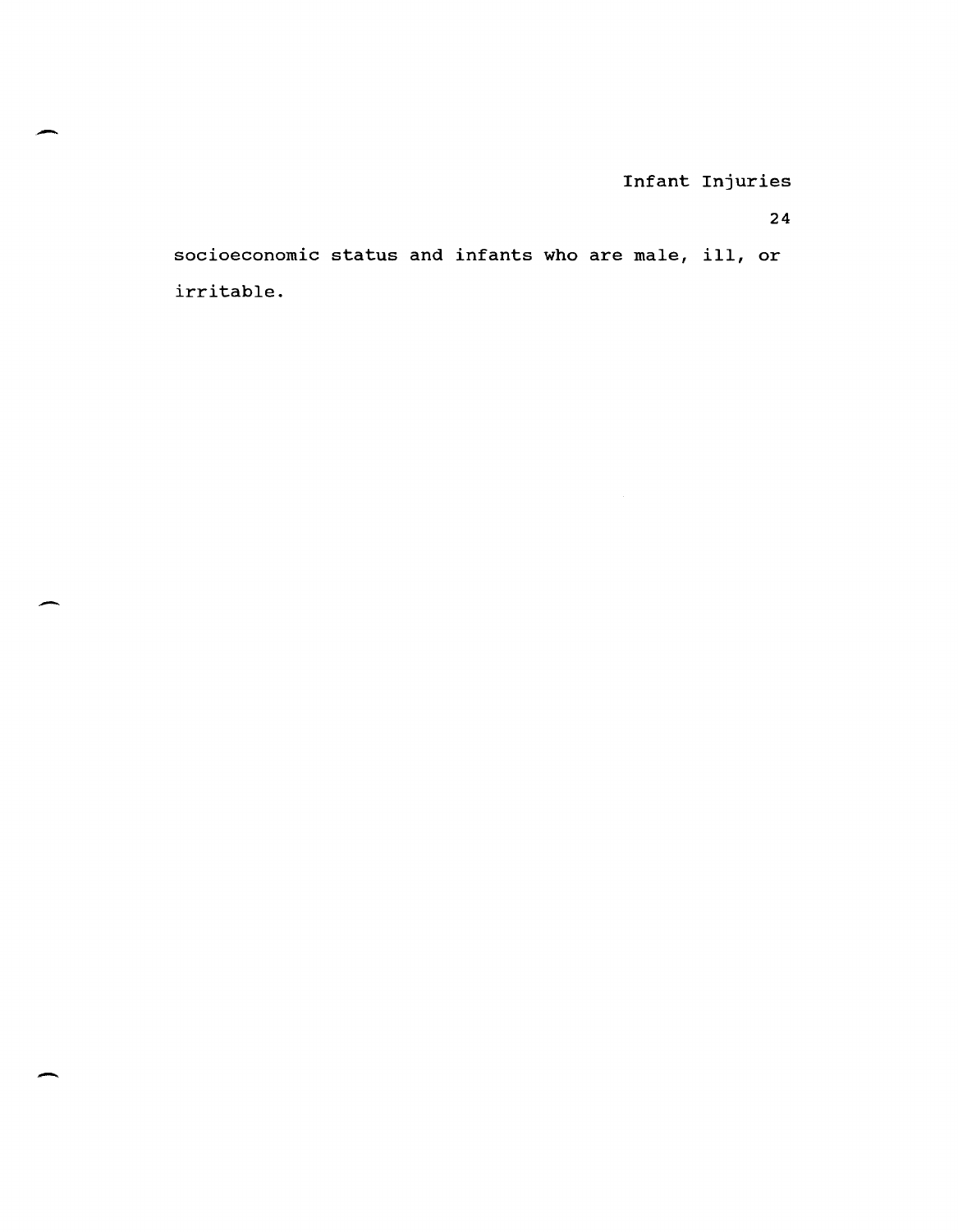#### References

Baker, S.P., o'Neill, B., Ginsburg, M.J., & Li, G. (1992). Injury fact book (2nd ed.). New York: Oxford University Press.

Bass, J.L., Mehta, K.A., & Ostrovsky, **M.** (1991). Childhood injury prevention in a suburban Massachusetts population. Public Health Reports, 106, 437-442.

Bijur, P.E., Golding, J., & Haslum, **M.** (1988). Persistence of occurrence of injury: Can injuries of preschool children predict injuries of schoolaged children? Pediatrics, 82, 707-712.

castiglia, P. T., & Harbin, R. E. (1992). Child health care: Process and practice. Philadelphia: J.B. Lippincott.

Eichelberger, M.R., Gottschall, C.S., Feely, H.B., Harstad, P., & Bowman, J.M. (1990). Parental attitudes and knowledge of safety. American Journal of Diseases of Children, 144, 714-720.

Haddon, W. (1972). A logical framework for categorizing highway safety phenomena and activity. Journal of Trauma, 12, 193-207.

Haddon, W. (1980). Advances in the epidemiology of injuries as a basis for public policy. Public Health Reports, 98, 411-421.

Hosmer, D.W., & Lemeshow, S. (1989). Applied logistic regression. New York: John Wiley & Sons.

Jones, N.E. (1993). Childhood residential injuries. American Journal of Maternal Child Nursing, 18, 168- 172.

Kahn-D'Angelo, L. (1989). Serious head injury during The first year of life. Physical & Occupational Therapy in Pediatrics,  $9(4)$ , 49-61.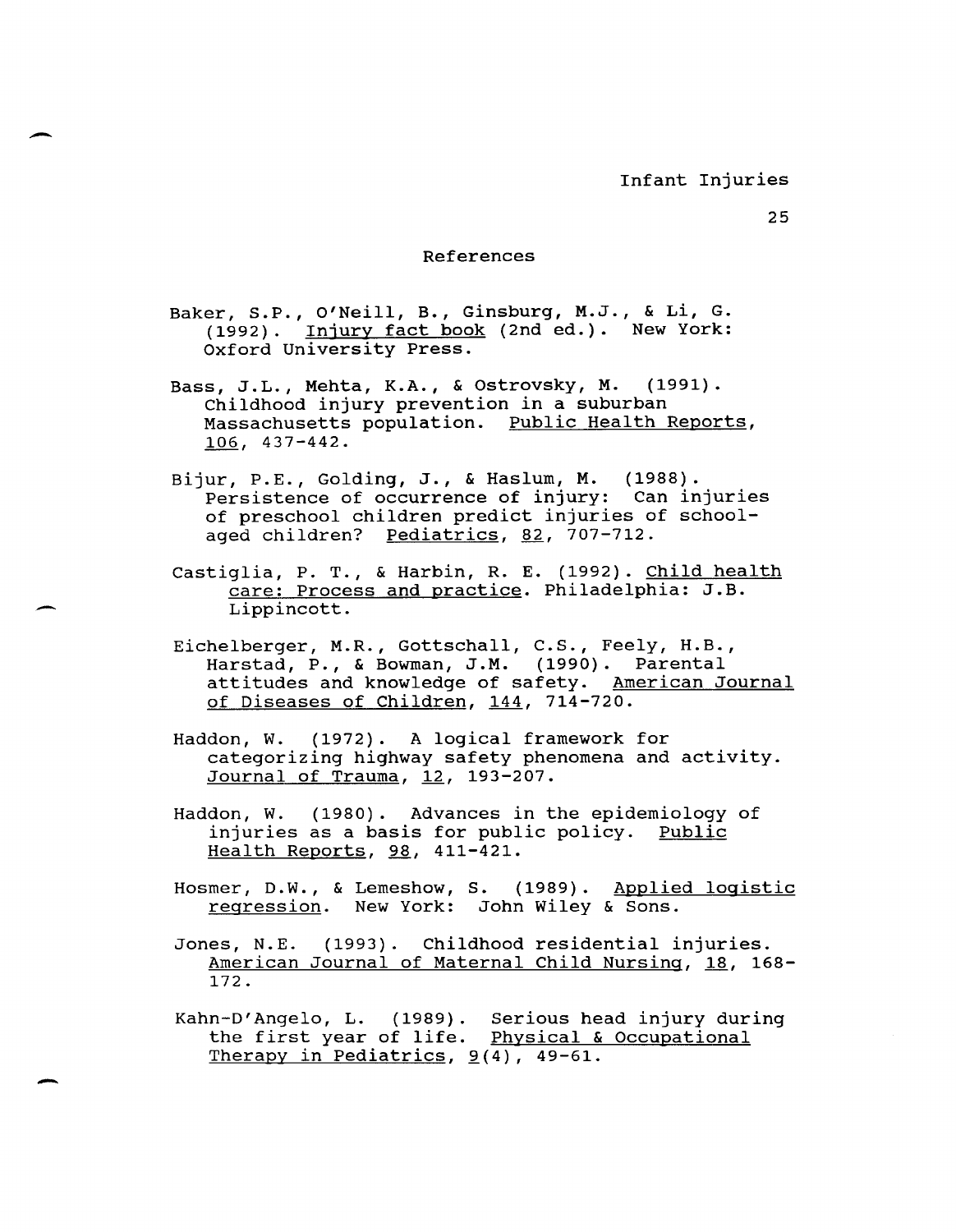- Liller, K.D., Kent, E., & McDermott, R.J. (1991). Postpartum patients' knowledge, risk perceptions, and behaviors pertaining to childhood injuries. Journal of Nurse-Midwifery, 36, 355-360.
- McLoughlin, E., & McGuire, A. (1990). The causes, cost, and prevention of childhood burn injuries. American Journal of Diseases of Children, 144, 677-683.
- Mathey, A.P. (1987). Psychological characteristics of childhood accidents. Journal of Social Issues,  $\frac{43}{7}$ , 45-60.
- National Center for Health statistics. (October 1991). Public use data tape documentation: 1988 National Maternal and Infant Health Survey. Hyattsville, MD: National Center for Health statistics.
- Rivara, F.P., Kamitsuka, M.D., & Quan, L. (1988). Injuries to children younger than 1 year of age. Pediatrics, 81(1), 93-97.
- Rivara, F.P., & Mueller, B.A. (1987). The epidemiology and causes of childhood injuries. Journal of Social Issues, 43, 13-31.
- Roberts, C., & Quillian, J. (1992). Preventing violence through primary care intervention. Nurse Practitioner-American Journal of Primary Health Care,  $17(8)$ , 62-70.
- Rodriguez, J.G., & Brown, S.T. (1990). Childhood injuries in the United States. American Journal of Diseases of Children, 144, 627-646.
- Russell, K., & Jewell, N. (1992). Cultural impact of health-care access: Challenges for improving the health of African Americans. Journal of Community Health Nursing,  $9$ , 161-169.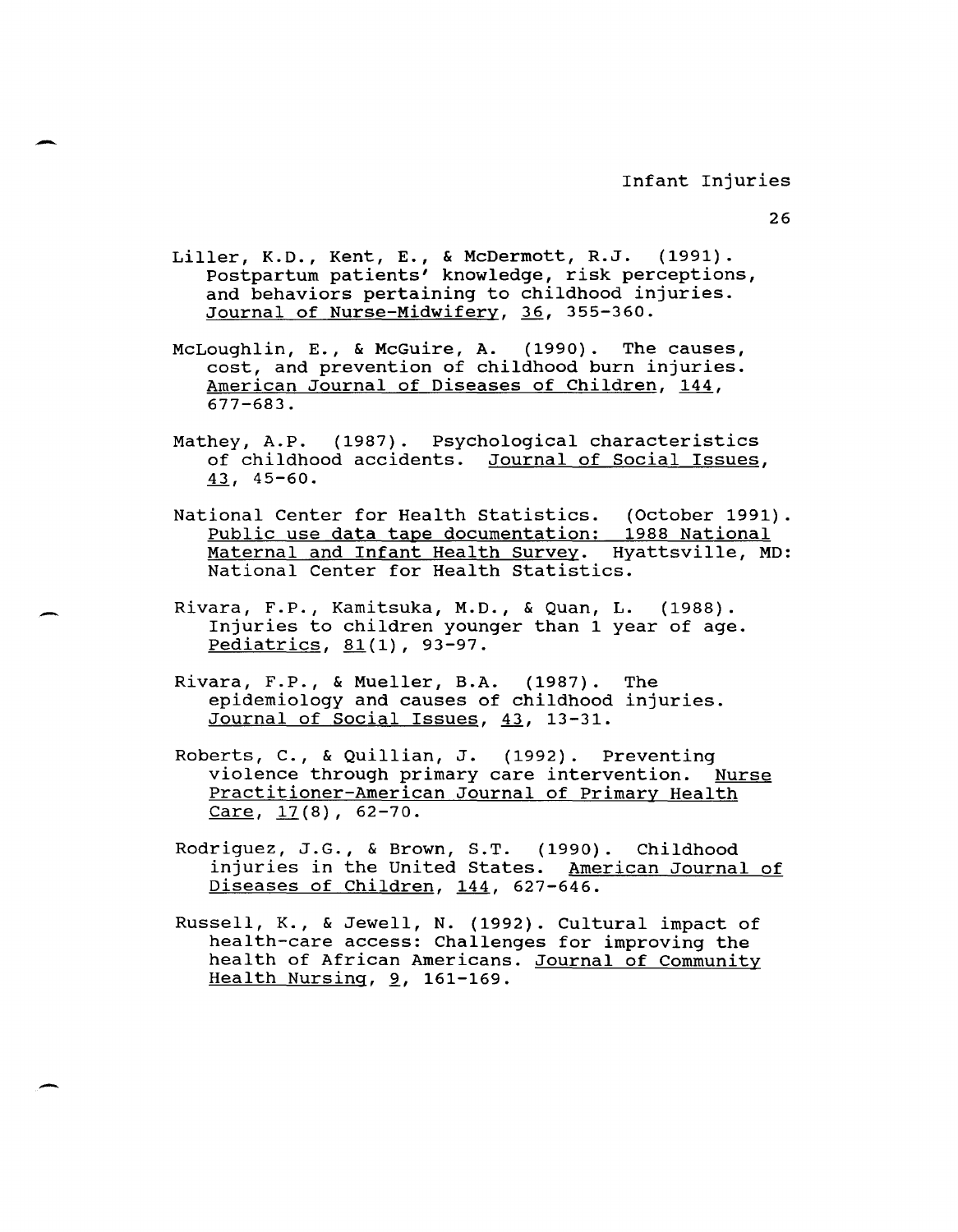Sanderson, M., Placek, P.J., & Keppel, K.G. (1991). The 1988 National Maternal and Infant Health Survey: Design, content, and data availability. Birth, 18, 26-32.

Slater, S.J., Slater, H., & Goldfarb, I.W. (1986). Burned children: A socioeconomic profile for focused prevention programs. Journal of Burn Care and Rehabilitation, 8, 566-567.

- united States Department of Health and Human Services. (1991). Healthy people 2000: National health promotion and disease prevention objectives. Washington, D.C.: Author.
- Waller, A.E., Baker, S.P., & Szocka, A. (1989). Childhood injury deaths: National analysis and geographic variations. American Journal of Public Health, 79, 310-315.
- Widner-Kolberg, M.R. (1991). The nurse's role in pediatric injury prevention. Critical Care Nursing Clinics of North America,  $3$ , 391-397.
- Wilson, M.H., Baker, S.P., Teret, S.P., Shock, S., & Garbarino, J. (1991). Saving children: A quide to injury prevention. New York: Oxford University Press.
- Wintemute, G.J. (1990). Childhood drowning and neardrowning in the United States. American Journal of Diseases of Children, 144, 663-669.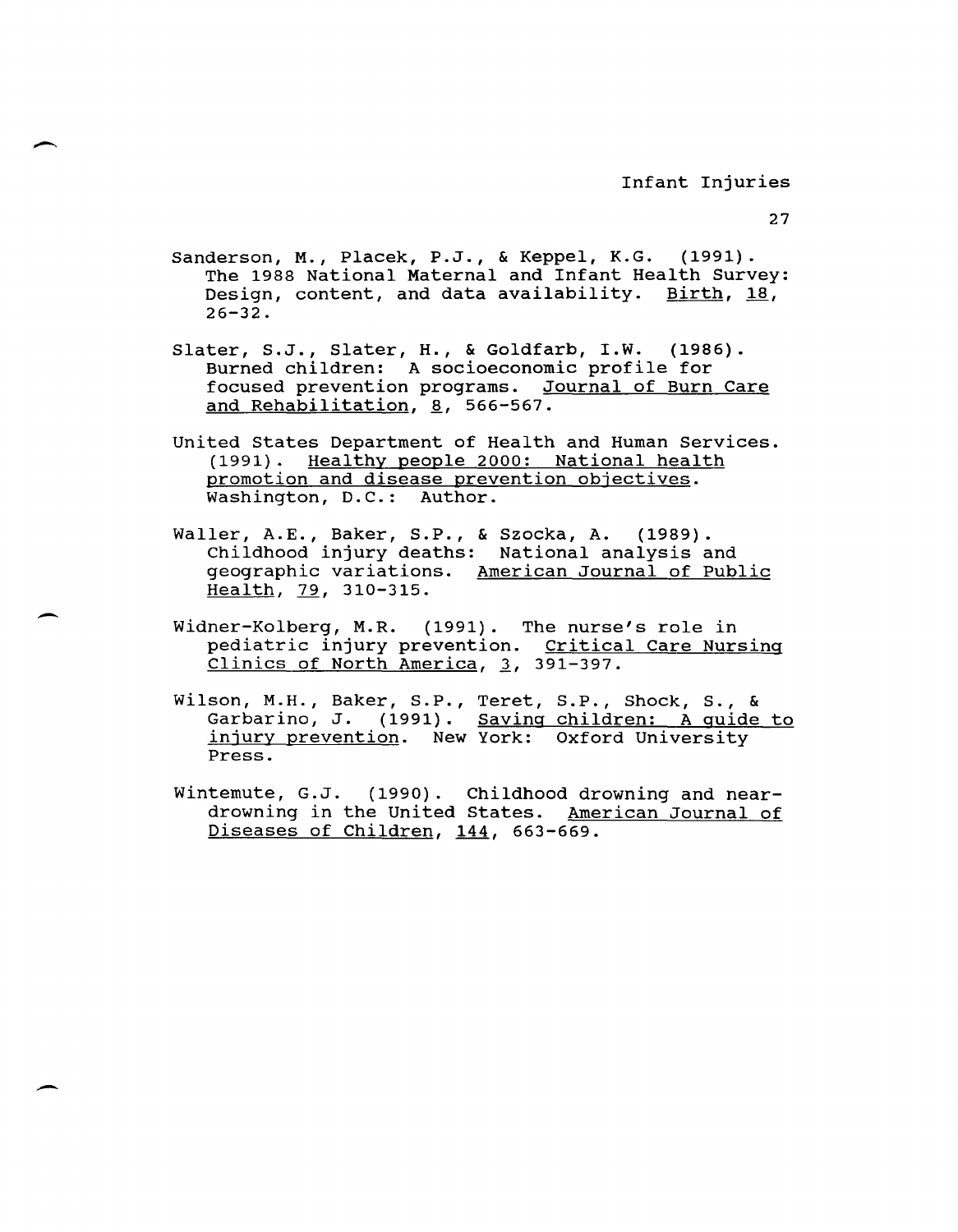28

Table 1

,-

-

Percent of Demographic Characteristics in the Infant Groups by Race

| Characteristic                 | Black Injured Group<br>$(N=167)$ | White Injured Group<br>$(N=148)$ |  |  |
|--------------------------------|----------------------------------|----------------------------------|--|--|
| Gender                         |                                  |                                  |  |  |
| Male                           | 52.0                             | 51.8                             |  |  |
| Female                         | 47.5                             | 44.9                             |  |  |
| Singleton birth                | 50.6                             | 48.6                             |  |  |
| Age of mother (years)          |                                  |                                  |  |  |
| $15 - 19$                      | 56.0                             | 59.2                             |  |  |
| $20 - 34$                      | 48.9                             | 47.2                             |  |  |
| $35 - 49$                      | 33.3                             | 40.0                             |  |  |
| Education of mother            |                                  |                                  |  |  |
| <12 years                      | 46.6                             | 48.9                             |  |  |
| 12 years                       | 49.6                             | 50.0                             |  |  |
| >12 years                      | 48.4                             | 46.2                             |  |  |
| Marital status                 |                                  |                                  |  |  |
| Married                        | 49.1                             | 48.6                             |  |  |
| Unmarried                      | 50.2                             | 49.1                             |  |  |
| Income                         |                                  |                                  |  |  |
| $<$ \$10,000                   | 49.1                             | 56.1                             |  |  |
| $$10-19,999$                   | 51.1                             | 50.8                             |  |  |
| $$20 - 39,999$                 | 51.0                             | 48.7                             |  |  |
| $\geq$ \$40,000                | 48.3                             | 40.3                             |  |  |
| Number of siblings             |                                  |                                  |  |  |
| $\mathbf{1}$                   | 44.0                             | 50.0                             |  |  |
| $\overline{c}$                 | 44.4                             | 50.6                             |  |  |
| $\geq 3$                       | 48.1                             | 45.1                             |  |  |
| Number of persons in household |                                  |                                  |  |  |
| $\mathbf{1}$                   | 58.9                             | 50.7                             |  |  |
| $2 - 3$                        | 47.1                             | 51.7                             |  |  |
| 4–9                            | 48.8                             | 37.3                             |  |  |
| <b>AFDC</b>                    | 47.8                             | 58.8                             |  |  |
| Food stamps                    | 49.7                             | 57.8                             |  |  |
| Insurance coverage             | 55.0                             | 50.5                             |  |  |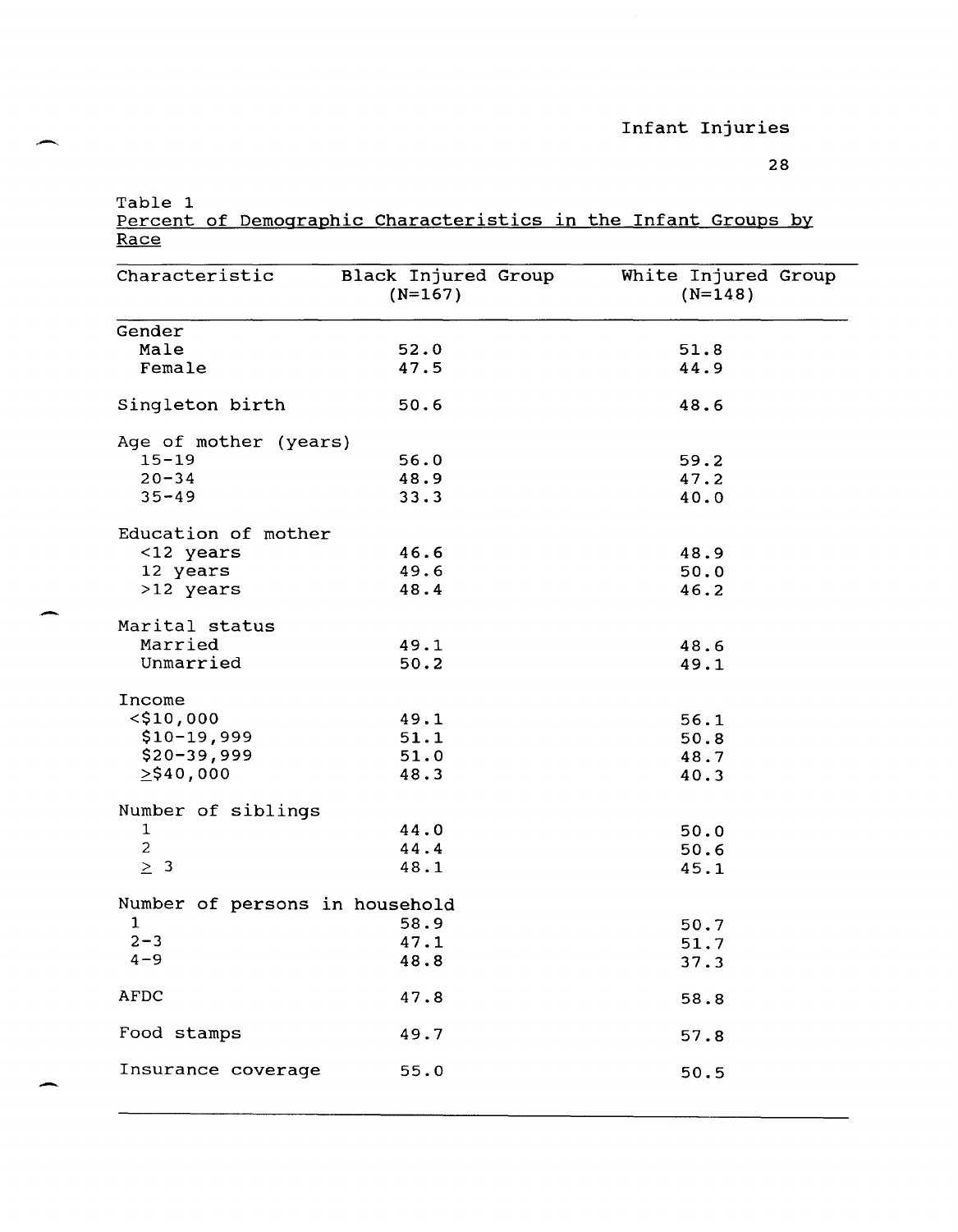29

Table 2

-

-

Percent of Health Characteristics in Injured Groups by Race

| Variable              | Percent | Injured Black Group<br>$\mathbf{x}^2$<br>$(N=167)$ | Injured White Group<br>$\mathbf{x}^2$<br>Percent<br>$(N=148)$ |           |
|-----------------------|---------|----------------------------------------------------|---------------------------------------------------------------|-----------|
|                       |         |                                                    |                                                               |           |
| Colic                 |         |                                                    |                                                               |           |
| Yes                   | 62.9    | $2.76*$                                            | 65.1                                                          | $5.40**$  |
| Irritable             |         |                                                    |                                                               |           |
| Yes                   | 69.8    | $7.80**$                                           | 69.8                                                          | $11.4***$ |
| Number of sick visits |         |                                                    |                                                               |           |
| 1                     | 62.5    |                                                    | 56.5                                                          |           |
| $\overline{c}$        | 45.5    |                                                    | 50.5                                                          |           |
| $\geq$ 3              | 33.3    | 2.21                                               | 80.0                                                          | .55       |
| Hospitalized          |         |                                                    |                                                               |           |
| Yes                   | 56.8    | .26                                                | 56.8                                                          | .89       |
| Apnea                 |         |                                                    |                                                               |           |
| Yes                   | 50.3    | .07                                                | 55.6                                                          | .23       |
| Gestation             |         |                                                    |                                                               |           |
| <37 weeks             | 47.7    |                                                    | 48.1                                                          |           |
| $\geq$ 37 weeks       | 51.9    | .45                                                | 48.8                                                          | .01       |

 $*p<.10$   $*tp<.01$   $**tp<.001$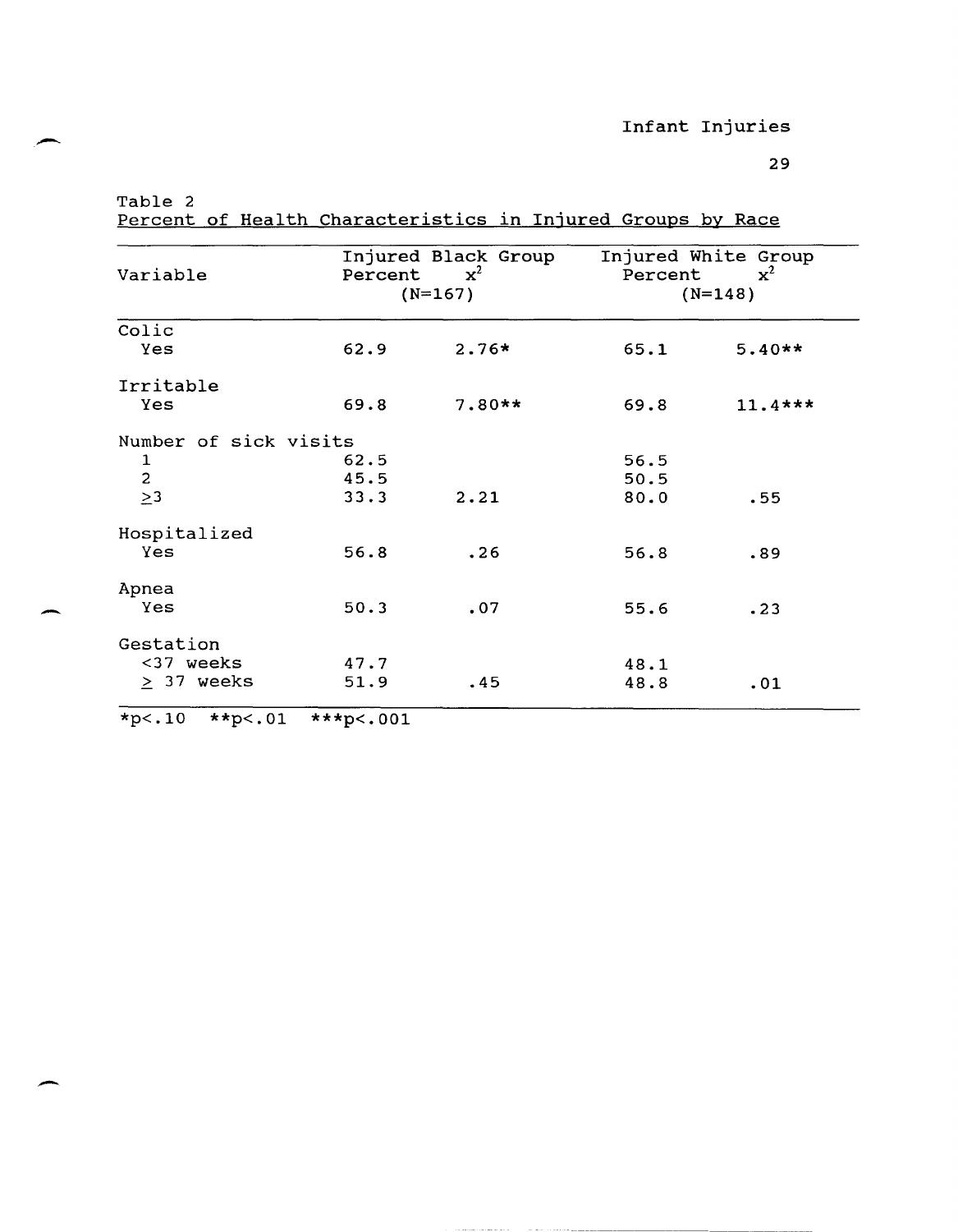--

-

The Odds of Experiencing an Injury Among Black Infants

| Variable                       | Beta   | Standard<br>Error | p    | <b>Odds</b><br>Ratio | Confidence<br>Interval |
|--------------------------------|--------|-------------------|------|----------------------|------------------------|
| Colic                          | .40    | .290              | .172 | 1.49                 | 0.84, 2.64             |
| Irritable                      | .98    | .380              | .010 | 2.66                 | 1.27, 5.58             |
| Singleton<br>Birth             | $-.80$ | .490              | .103 | 0.45                 | .17, 1.17              |
| Education<br>of mother         | .01    | .004              | .061 | 1.01                 | 1.00, 1.02             |
| Gestation                      | $-.01$ | .008              | .167 | 0.99                 | 0.97, 1.01             |
| Number persons<br>in household | .09    | .063              | .156 | 1.09                 | 0.97, 1.23             |
| Siblings                       | .01    | .003              | .002 | 1.01                 | 1.00, 1.02             |